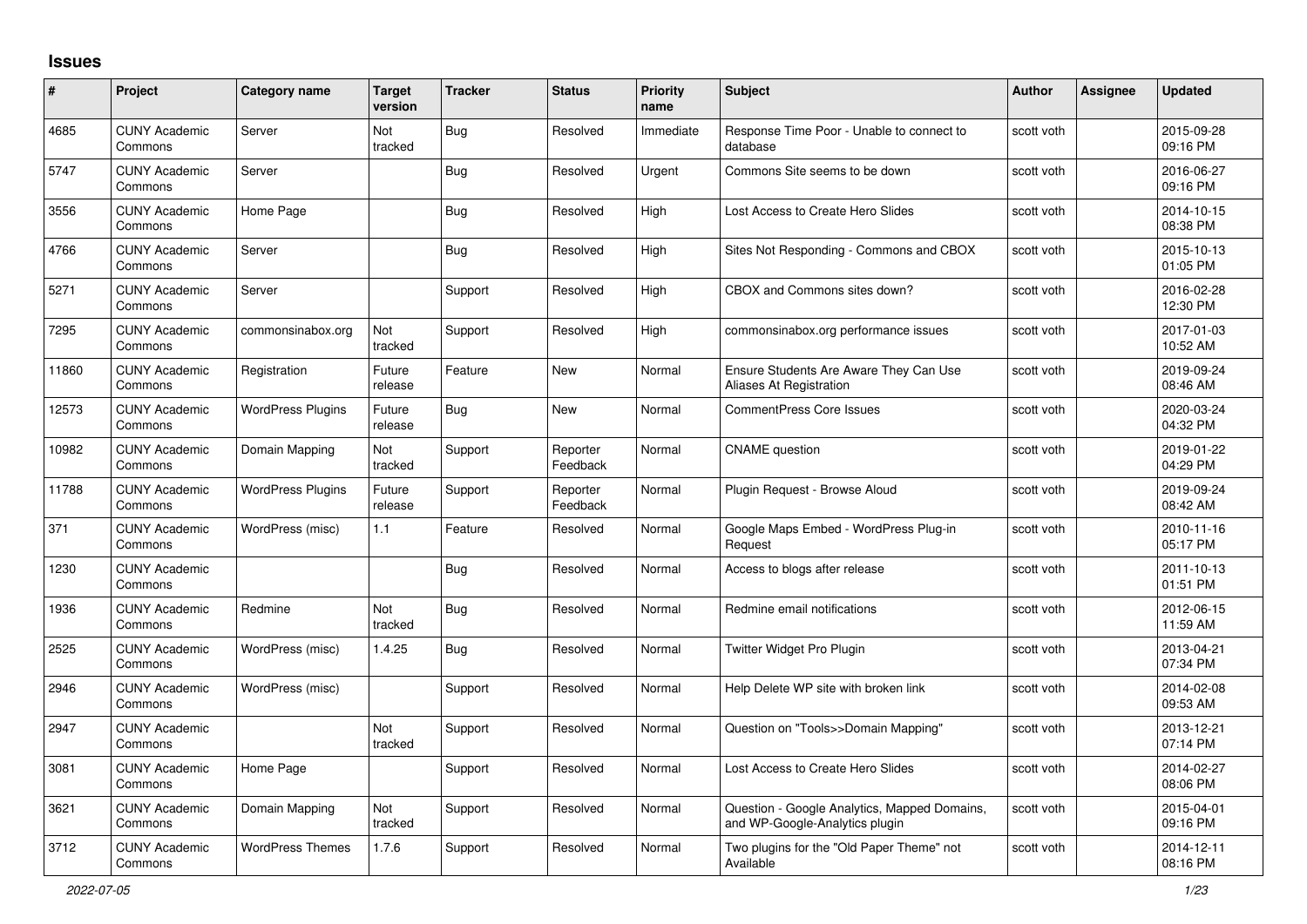| #    | Project                         | <b>Category name</b>     | <b>Target</b><br>version | <b>Tracker</b> | <b>Status</b> | <b>Priority</b><br>name | <b>Subject</b>                                                           | <b>Author</b> | <b>Assignee</b> | <b>Updated</b>         |
|------|---------------------------------|--------------------------|--------------------------|----------------|---------------|-------------------------|--------------------------------------------------------------------------|---------------|-----------------|------------------------|
| 4047 | <b>CUNY Academic</b><br>Commons | <b>WordPress Themes</b>  | Not<br>tracked           | Support        | Resolved      | Normal                  | Help James Samuel with Theme after it was<br>updated                     | scott voth    |                 | 2015-07-21<br>06:12 PM |
| 4107 | <b>CUNY Academic</b><br>Commons | Server                   | Not<br>tracked           | Bug            | Resolved      | Normal                  | Slow Response Time and "Error establishing a<br>database connection"     | scott voth    |                 | 2015-06-11<br>09:33 AM |
| 4309 | <b>CUNY Academic</b><br>Commons | Home Page                | 1.8.5                    | Feature        | Resolved      | Normal                  | Change Main Navigation Help Link to<br>http://codex.commons.gc.cuny.edu/ | scott voth    |                 | 2015-07-21<br>10:45 AM |
| 5032 | <b>CUNY Academic</b><br>Commons | Server                   |                          | Support        | Resolved      | Normal                  | Error establishing a database connection                                 | scott voth    |                 | 2015-12-14<br>08:46 PM |
| 5295 | <b>CUNY Academic</b><br>Commons | Server                   | Not<br>tracked           | <b>Bug</b>     | Resolved      | Normal                  | Lousy Response Time and sporadic timeouts                                | scott voth    |                 | 2016-03-15<br>10:03 AM |
| 5548 | <b>CUNY Academic</b><br>Commons | <b>WordPress Plugins</b> | 1.9.15                   | Feature        | Resolved      | Normal                  | Plugin Request: Inventory Manager - Michael<br>Madden                    | scott voth    |                 | 2016-05-11<br>11:27 PM |
| 5829 | <b>CUNY Academic</b><br>Commons | Upgrades                 | Not<br>tracked           | Bug            | Resolved      | Normal                  | New Server - Creating a Group - Sometimes get<br>502 error               | scott voth    |                 | 2016-08-01<br>11:58 PM |
| 6111 | <b>CUNY Academic</b><br>Commons | Registration             |                          | Support        | Resolved      | Normal                  | Manually Activate Member Account - Sunjum<br>Hussain                     | scott voth    |                 | 2016-10-11<br>08:21 PM |
| 7343 | <b>CUNY Academic</b><br>Commons | commonsinabox.org        | Not<br>tracked           | <b>Bug</b>     | Resolved      | Normal                  | commonsinabox.org - unable to access backend                             | scott voth    |                 | 2017-01-06<br>11:58 AM |
| 7625 | <b>CUNY Academic</b><br>Commons | Registration             | Not<br>tracked           | <b>Bug</b>     | Resolved      | Normal                  | User unable to register - gets "Forbidden"<br>message                    | scott voth    |                 | 2017-11-15<br>01:44 PM |
| 7738 | <b>CUNY Academic</b><br>Commons | <b>WordPress Plugins</b> | 1.10.12                  | Feature        | Resolved      | Normal                  | Image Attribution Tagger                                                 | scott voth    |                 | 2017-03-02<br>02:22 PM |
| 7810 | <b>CUNY Academic</b><br>Commons | <b>WordPress Themes</b>  | 1.10.15                  | Support        | Resolved      | Normal                  | Brunelleschi theme deprecation                                           | scott voth    |                 | 2017-03-27<br>10:38 AM |
| 8683 | <b>CUNY Academic</b><br>Commons | WordPress (misc)         | 1.11.12                  | Support        | Resolved      | Normal                  | site banner getting overlaid by black WordPress<br>nav bar               | scott voth    |                 | 2017-09-11<br>09:32 PM |
| 8706 | <b>CUNY Academic</b><br>Commons | <b>WordPress Plugins</b> | 1.11.13                  | Support        | Resolved      | Normal                  | Plugin Request - Accordion Slider lite                                   | scott voth    |                 | 2017-09-22<br>10:01 AM |
| 8859 | <b>CUNY Academic</b><br>Commons |                          | Not<br>tracked           | Support        | Resolved      | Normal                  | Hero Slide Permissions                                                   | scott voth    |                 | 2017-10-26<br>09:59 AM |
| 9053 | <b>CUNY Academic</b><br>Commons | <b>WordPress Plugins</b> | 1.12.6                   | Support        | Resolved      | Normal                  | WPBakery Visual Composer plugin Not Working                              | scott voth    |                 | 2018-01-09<br>07:50 PM |
| 9217 | <b>CUNY Academic</b><br>Commons | <b>WordPress Plugins</b> | 1.12.9                   | Support        | Resolved      | Normal                  | Plugin Request - Text to Speech Widget                                   | scott voth    |                 | 2018-02-27<br>11:05 AM |
| 9221 | <b>CUNY Academic</b><br>Commons | <b>WordPress Plugins</b> | 1.16.6                   | Support        | Resolved      | Normal                  | Plugin Request - Quiz and Survey Master                                  | scott voth    |                 | 2020-02-25<br>10:55 AM |
| 9675 | <b>CUNY Academic</b><br>Commons | WordPress (misc)         |                          | Support        | Resolved      | Normal                  | Upload html file to new labor forum site                                 | scott voth    |                 | 2018-04-30<br>09:15 PM |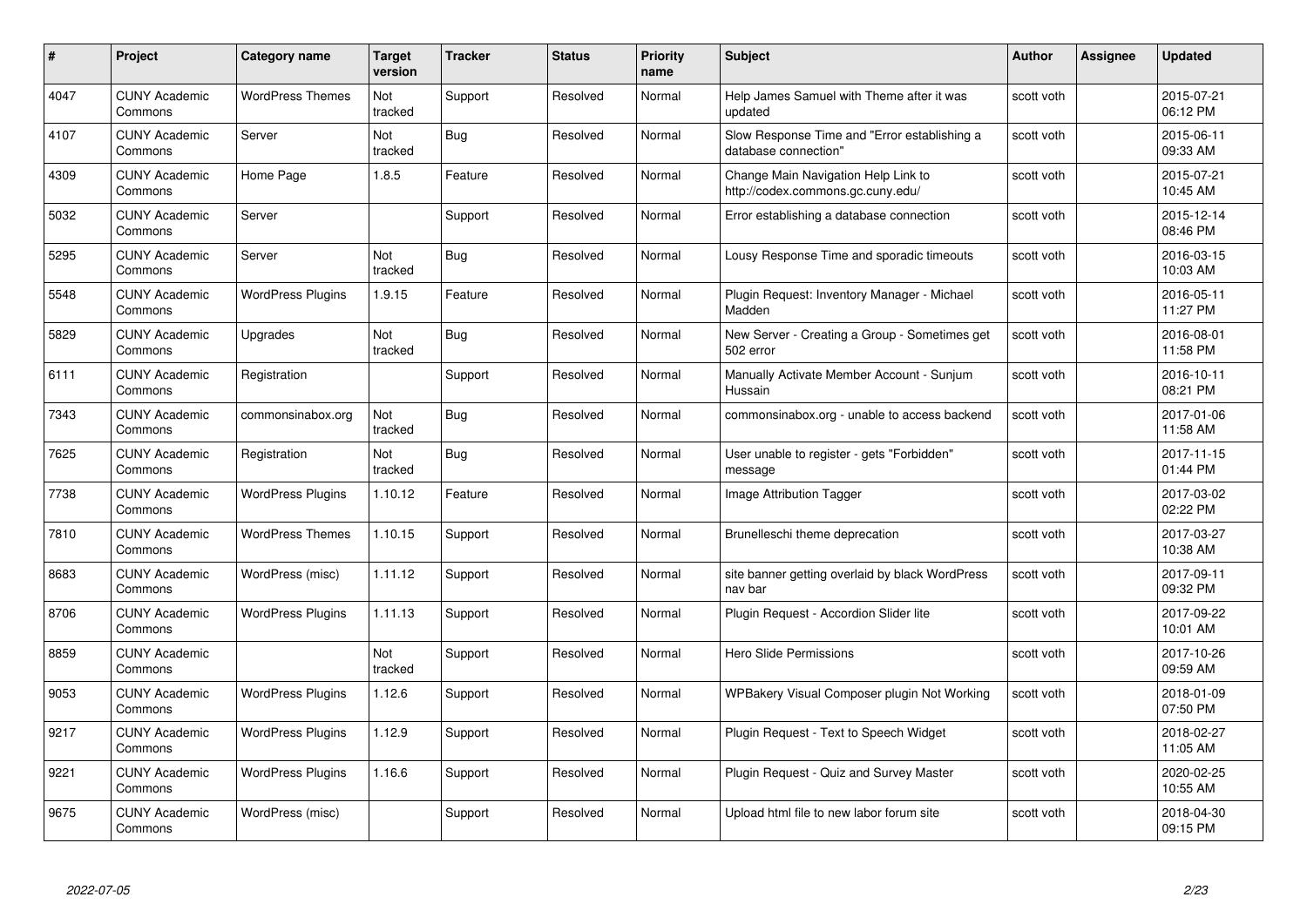| #     | Project                         | Category name            | <b>Target</b><br>version | <b>Tracker</b> | <b>Status</b> | <b>Priority</b><br>name | <b>Subject</b>                                                     | <b>Author</b> | <b>Assignee</b> | <b>Updated</b>         |
|-------|---------------------------------|--------------------------|--------------------------|----------------|---------------|-------------------------|--------------------------------------------------------------------|---------------|-----------------|------------------------|
| 9685  | <b>CUNY Academic</b><br>Commons | <b>WordPress Plugins</b> | 1.13.1                   | Support        | Resolved      | Normal                  | Plugin Reguest - Popup-Maker                                       | scott voth    |                 | 2018-05-08<br>10:52 AM |
| 9707  | <b>CUNY Academic</b><br>Commons | commonsinabox.org        |                          | Support        | Resolved      | Normal                  | CommonsinaBox.org DEV admin not responding                         | scott voth    |                 | 2018-05-07<br>10:38 AM |
| 9745  | <b>CUNY Academic</b><br>Commons | Commons In A Box         | Not<br>tracked           | Support        | Resolved      | Normal                  | Commons in a Box - Query monitor                                   | scott voth    |                 | 2018-05-09<br>01:24 PM |
| 9959  | <b>CUNY Academic</b><br>Commons | <b>WordPress Plugins</b> |                          | Bug            | Resolved      | Normal                  | Carto Map embed issue                                              | scott voth    |                 | 2018-06-22<br>07:00 PM |
| 10071 | <b>CUNY Academic</b><br>Commons | WordPress (misc)         | Not<br>tracked           | <b>Bug</b>     | Resolved      | Normal                  | News Site not displaying                                           | scott voth    |                 | 2018-07-30<br>01:19 PM |
| 10086 | <b>CUNY Academic</b><br>Commons | <b>WordPress Plugins</b> | 1.13.7                   | Support        | Resolved      | Normal                  | plugin request - Custom Facebook Feed                              | scott voth    |                 | 2018-08-06<br>01:29 PM |
| 10105 | <b>CUNY Academic</b><br>Commons | <b>WordPress Plugins</b> | 1.13.7                   | Support        | Resolved      | Normal                  | Plugin request: Custom Post Type Widget                            | scott voth    |                 | 2018-08-06<br>01:35 PM |
| 10106 | <b>CUNY Academic</b><br>Commons | <b>WordPress Plugins</b> | 1.13.7                   | Support        | Resolved      | Normal                  | Plugin request - Better Font Awesome                               | scott voth    |                 | 2018-08-06<br>01:38 PM |
| 10111 | <b>CUNY Academic</b><br>Commons | <b>WordPress Plugins</b> | 1.13.7                   | Support        | Resolved      | Normal                  | Plugin request - Glossary                                          | scott voth    |                 | 2018-08-06<br>01:44 PM |
| 10112 | <b>CUNY Academic</b><br>Commons | <b>WordPress Plugins</b> | 1.13.7                   | Support        | Resolved      | Normal                  | plugin request - Elementor                                         | scott voth    |                 | 2018-08-06<br>01:45 PM |
| 10171 | <b>CUNY Academic</b><br>Commons | WordPress (misc)         | Not<br>tracked           | Support        | Resolved      | Normal                  | <b>Migration Question</b>                                          | scott voth    |                 | 2018-09-12<br>01:48 PM |
| 10173 | <b>CUNY Academic</b><br>Commons | <b>WordPress Plugins</b> | 1.13.8                   | Support        | Resolved      | Normal                  | Plugin Request - MapMaker Enhanced Google<br>Maps                  | scott voth    |                 | 2018-08-23<br>08:07 AM |
| 10344 | <b>CUNY Academic</b><br>Commons | <b>WordPress Plugins</b> | 1.13.10                  | Support        | Resolved      | Normal                  | Twitter Plugins that are outdated                                  | scott voth    |                 | 2018-09-25<br>10:50 AM |
| 10345 | <b>CUNY Academic</b><br>Commons | <b>WordPress Plugins</b> | 1.13.10                  | Support        | Resolved      | Normal                  | Remove "Sociable" Plugin                                           | scott voth    |                 | 2018-09-25<br>10:54 AM |
| 10348 | <b>CUNY Academic</b><br>Commons | <b>WordPress Plugins</b> | 1.13.10                  | Support        | Resolved      | Normal                  | <b>Remove Outdated Plugins</b>                                     | scott voth    |                 | 2018-09-25<br>11:00 AM |
| 10529 | <b>CUNY Academic</b><br>Commons | <b>WordPress Plugins</b> | 1.13.12                  | Support        | Resolved      | Normal                  | Plugin Request -<br>https://wordpress.org/plugins/sign-up-sheets/  | scott voth    |                 | 2018-10-23<br>11:36 AM |
| 10858 | <b>CUNY Academic</b><br>Commons |                          | 1.14.3                   | Support        | Resolved      | Normal                  | deprecate WP Post to PDF plugin                                    | scott voth    |                 | 2018-12-26<br>10:33 AM |
| 11175 | <b>CUNY Academic</b><br>Commons | <b>WordPress Plugins</b> | Not<br>tracked           | Support        | Resolved      | Normal                  | unsubscribe action not working with Tribulant<br>newsletter plugin | scott voth    |                 | 2019-02-28<br>04:40 PM |
| 11276 | CUNY Academic<br>Commons        | <b>WordPress Plugins</b> |                          | Support        | Resolved      | Normal                  | unable to embed PDF with PDF Embedder                              | scott voth    |                 | 2019-05-14<br>05:03 PM |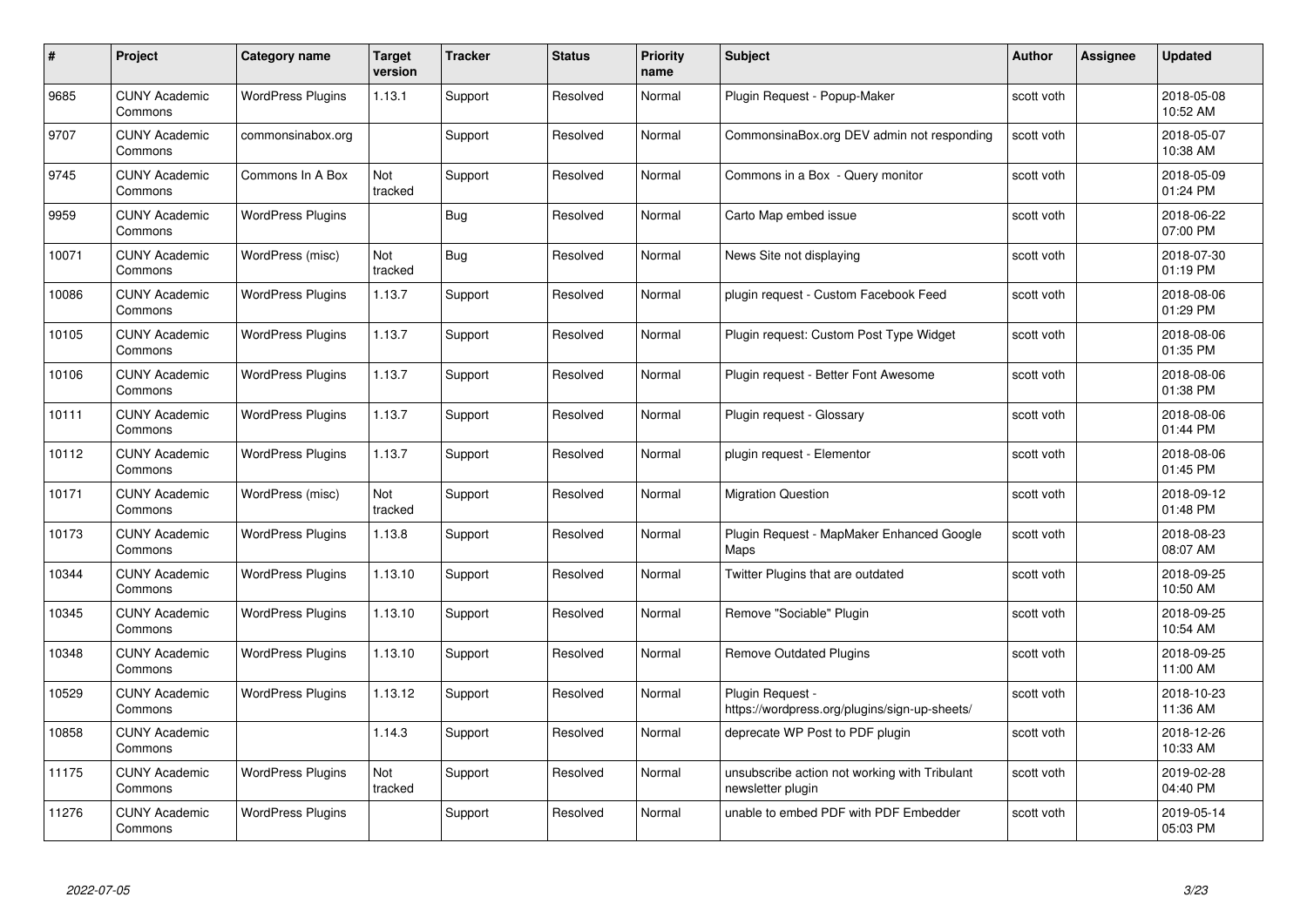| #     | Project                         | <b>Category name</b>     | <b>Target</b><br>version | <b>Tracker</b> | <b>Status</b> | Priority<br>name | <b>Subject</b>                                                                     | <b>Author</b> | Assignee | <b>Updated</b>         |
|-------|---------------------------------|--------------------------|--------------------------|----------------|---------------|------------------|------------------------------------------------------------------------------------|---------------|----------|------------------------|
| 11346 | <b>CUNY Academic</b><br>Commons | Accessibility            | 1.14.11                  | Support        | Resolved      | Normal           | Accessibility issues on Help page                                                  | scott voth    |          | 2019-04-23<br>11:38 AM |
| 11524 | <b>CUNY Academic</b><br>Commons | <b>WordPress Themes</b>  | Not<br>tracked           | Support        | Resolved      | Normal           | theme purchase rights                                                              | scott voth    |          | 2019-06-06<br>01:43 PM |
| 11530 | <b>CUNY Academic</b><br>Commons | Home Page                | Not<br>tracked           | <b>Bug</b>     | Resolved      | Normal           | News Tab on homepage                                                               | scott voth    |          | 2019-06-10<br>02:04 PM |
| 11590 | <b>CUNY Academic</b><br>Commons | <b>WordPress Plugins</b> | 1.15.4                   | Support        | Resolved      | Normal           | deprecate TheThe Tabs and Accordion plugin                                         | scott voth    |          | 2019-06-25<br>04:22 PM |
| 11745 | <b>CUNY Academic</b><br>Commons | <b>WordPress Themes</b>  | Not<br>tracked           | Support        | Resolved      | Normal           | Make ColorMag theme available for literary bronx<br>site                           | scott voth    |          | 2019-08-14<br>03:36 PM |
| 12149 | <b>CUNY Academic</b><br>Commons | <b>WordPress Plugins</b> | 1.16.1                   | Feature        | Resolved      | Normal           | plugin request - Kadence-bloks                                                     | scott voth    |          | 2019-12-10<br>11:14 AM |
| 12253 | <b>CUNY Academic</b><br>Commons | <b>WordPress Themes</b>  | 1.16.3                   | Support        | Resolved      | Normal           | Theme request - Atomic Block theme                                                 | scott voth    |          | 2020-01-14<br>02:07 PM |
| 12773 | <b>CUNY Academic</b><br>Commons | <b>WordPress Themes</b>  | Not<br>tracked           | Support        | Resolved      | Normal           | Deprecate Serif Lite theme                                                         | scott voth    |          | 2020-05-12<br>05:44 PM |
| 12796 | <b>CUNY Academic</b><br>Commons | <b>WordPress Plugins</b> |                          | Support        | Resolved      | Normal           | Timeline JS                                                                        | scott voth    |          | 2020-06-03<br>04:10 PM |
| 12953 | <b>CUNY Academic</b><br>Commons | <b>WordPress Themes</b>  | Not<br>tracked           | <b>Bug</b>     | Resolved      | Normal           | Pagination Issue on Customizr theme                                                | scott voth    |          | 2020-07-14<br>11:53 AM |
| 13374 | <b>CUNY Academic</b><br>Commons | Domain Mapping           |                          | Support        | Resolved      | Normal           | domain mapping question                                                            | scott voth    |          | 2020-10-01<br>01:10 PM |
| 13407 | <b>CUNY Academic</b><br>Commons | Domain Mapping           | Not<br>tracked           | Support        | Resolved      | Normal           | Remove domain mapping for sexgenlab.org                                            | scott voth    |          | 2020-09-30<br>11:35 AM |
| 13716 | <b>CUNY Academic</b><br>Commons | <b>WordPress Plugins</b> |                          | Support        | Resolved      | Normal           | Events sidebar issue with segalcenter.org                                          | scott voth    |          | 2020-12-21<br>10:55 AM |
| 13754 | <b>CUNY Academic</b><br>Commons | <b>WordPress Themes</b>  | Not<br>tracked           | Feature        | Resolved      | Normal           | Update Commons WordPress Default Theme                                             | scott voth    |          | 2021-01-11<br>10:51 AM |
| 13755 | <b>CUNY Academic</b><br>Commons | <b>WordPress Themes</b>  | Not<br>tracked           | Support        | Resolved      | Normal           | Deprecate Twenty Ten and Twenty Eleven<br>themes                                   | scott voth    |          | 2021-01-12<br>10:46 AM |
| 14250 | <b>CUNY Academic</b><br>Commons | Support                  | Not<br>tracked           | Support        | Resolved      | Normal           | migrate new site to old url                                                        | scott voth    |          | 2021-04-13<br>07:41 PM |
| 14694 | <b>CUNY Academic</b><br>Commons | Groups (misc)            | 1.18.16                  | Bug            | Resolved      | Normal           | Order by: Newly Created, Alphabetical, etc. Not<br>Working on Groups and Sites tab | scott voth    |          | 2021-08-10<br>11:16 AM |
| 14847 | <b>CUNY Academic</b><br>Commons | <b>WordPress Plugins</b> |                          | Support        | Resolved      | Normal           | JetPack Issue displaying simple images                                             | scott voth    |          | 2021-10-10<br>12:40 PM |
| 15204 | <b>CUNY Academic</b><br>Commons | WordPress (misc)         |                          | Support        | Resolved      | Normal           | PDF export replaces Polish letter "ł" with "?"                                     | scott voth    |          | 2022-01-19<br>04:35 PM |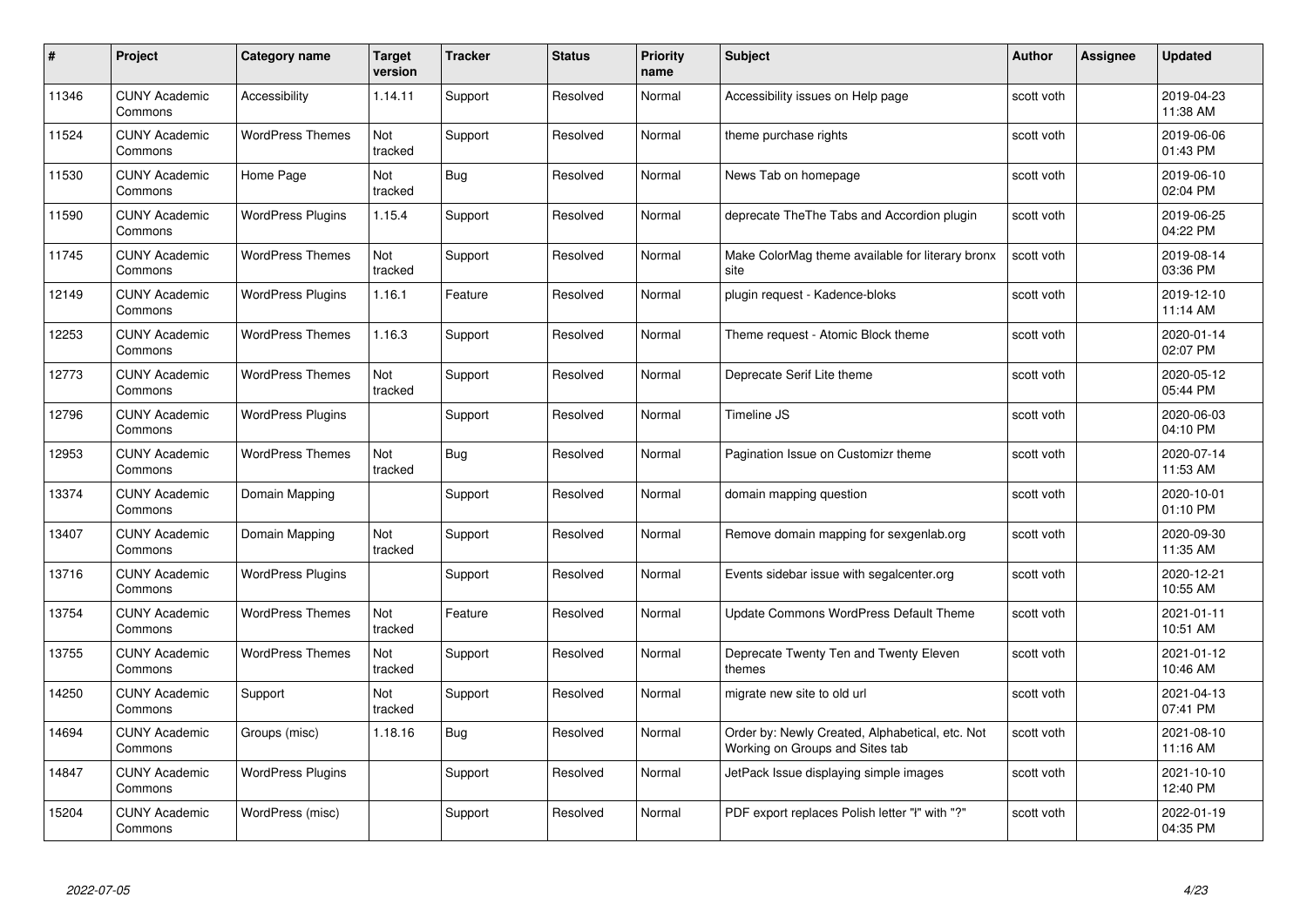| #     | Project                         | Category name            | <b>Target</b><br>version | <b>Tracker</b> | <b>Status</b> | <b>Priority</b><br>name | <b>Subject</b>                                                                         | <b>Author</b> | <b>Assignee</b> | <b>Updated</b>         |
|-------|---------------------------------|--------------------------|--------------------------|----------------|---------------|-------------------------|----------------------------------------------------------------------------------------|---------------|-----------------|------------------------|
| 16143 | <b>CUNY Academic</b><br>Commons |                          | 1.19.10                  | Bug            | Resolved      | Normal                  | Is Commons site down?                                                                  | scott voth    |                 | 2022-05-24<br>11:17 AM |
| 1343  | <b>CUNY Academic</b><br>Commons | BuddyPress (misc)        |                          | Bug            | Rejected      | Normal                  | Display issue on Front Page - Hero slide<br>description overlaying the top left corner | scott voth    |                 | 2011-12-08<br>07:06 PM |
| 3446  | <b>CUNY Academic</b><br>Commons | Domain Mapping           |                          | Support        | Rejected      | Normal                  | bkpublicscholars.org Domain Mapping Request<br>not working?                            | scott voth    |                 | 2014-09-05<br>09:39 AM |
| 3549  | <b>CUNY Academic</b><br>Commons | commonsinabox.org        | Not<br>tracked           | Support        | Rejected      | Normal                  | Spam on CBOX.org                                                                       | scott voth    |                 | 2014-10-15<br>12:10 AM |
| 4424  | <b>CUNY Academic</b><br>Commons | Server                   |                          | Bug            | Rejected      | Normal                  | Slow Response Time                                                                     | scott voth    |                 | 2015-08-12<br>09:46 AM |
| 9776  | <b>CUNY Academic</b><br>Commons | <b>WordPress Themes</b>  |                          | Support        | Rejected      | Normal                  | Theme Request - Pilot Fish                                                             | scott voth    |                 | 2018-05-17<br>02:36 PM |
| 10528 | <b>CUNY Academic</b><br>Commons | Domain Mapping           |                          | Support        | Rejected      | Normal                  | domain Mapping request for Kelly Josephs Baker                                         | scott voth    |                 | 2018-10-15<br>11:20 AM |
| 10679 | <b>CUNY Academic</b><br>Commons | Server                   |                          | Bug            | Rejected      | Normal                  | Site response time                                                                     | scott voth    |                 | 2018-11-08<br>05:43 PM |
| 11394 | <b>CUNY Academic</b><br>Commons |                          |                          | Design/UX      | Rejected      | Normal                  | Help Hyperlink and Help homepage                                                       | scott voth    |                 | 2019-05-17<br>03:45 PM |
| 11532 | <b>CUNY Academic</b><br>Commons | About page               |                          | <b>Bug</b>     | Rejected      | Normal                  | About >> Contact Us sub-tab on homepage                                                | scott voth    |                 | 2019-06-16<br>12:04 AM |
| 2490  | <b>CUNY Academic</b><br>Commons | commonsinabox.org        |                          | Feature        | Duplicate     | Normal                  | Search Functionality on CommonsinaBox.org                                              | scott voth    |                 | 2013-02-27<br>09:37 PM |
| 7802  | <b>CUNY Academic</b><br>Commons |                          |                          | Support        | Duplicate     | Normal                  | SPS Faculty site stopped receiving notifications                                       | scott voth    |                 | 2017-03-16<br>05:33 PM |
| 10749 | <b>CUNY Academic</b><br>Commons | <b>WordPress Plugins</b> |                          | Support        | Duplicate     | Normal                  | Plugin Request - H5P                                                                   | scott voth    |                 | 2018-11-26<br>03:22 PM |
| 273   | <b>CUNY Academic</b><br>Commons | Wiki                     |                          | Feature        | Deferred      | Normal                  | Install Collection extension for MW                                                    | scott voth    |                 | 2015-04-01<br>09:26 PM |
| 1310  | <b>CUNY Academic</b><br>Commons | WordPress (misc)         | 1.3                      | Feature        | Resolved      | Low                     | Zotpress                                                                               | scott voth    |                 | 2011-12-08<br>07:08 PM |
| 1797  | <b>CUNY Academic</b><br>Commons | WordPress (misc)         | 1.3.10.1                 | Bug            | Resolved      | Urgent                  | JITP link doesn't seem to be working - "page not<br>redirecting properly"              | scott voth    | Boone<br>Gorges | 2012-03-30<br>08:38 AM |
| 2009  | <b>CUNY Academic</b><br>Commons | WordPress (misc)         | 1.3.17                   | Feature        | Resolved      | Urgent                  | New Child Theme for Woo Theme 'Simplicity'                                             | scott voth    | Boone<br>Gorges | 2012-08-01<br>12:25 AM |
| 5089  | <b>CUNY Academic</b><br>Commons | Server                   | 1.9.4                    | Support        | Resolved      | Urgent                  | response time sluggish                                                                 | scott voth    | Boone<br>Gorges | 2016-01-11<br>10:16 PM |
| 437   | <b>CUNY Academic</b><br>Commons | Wiki                     | Not<br>tracked           | <b>Bug</b>     | Resolved      | High                    | Wiki not displaying images in newer pages                                              | scott voth    | Boone<br>Gorges | 2010-12-07<br>08:39 AM |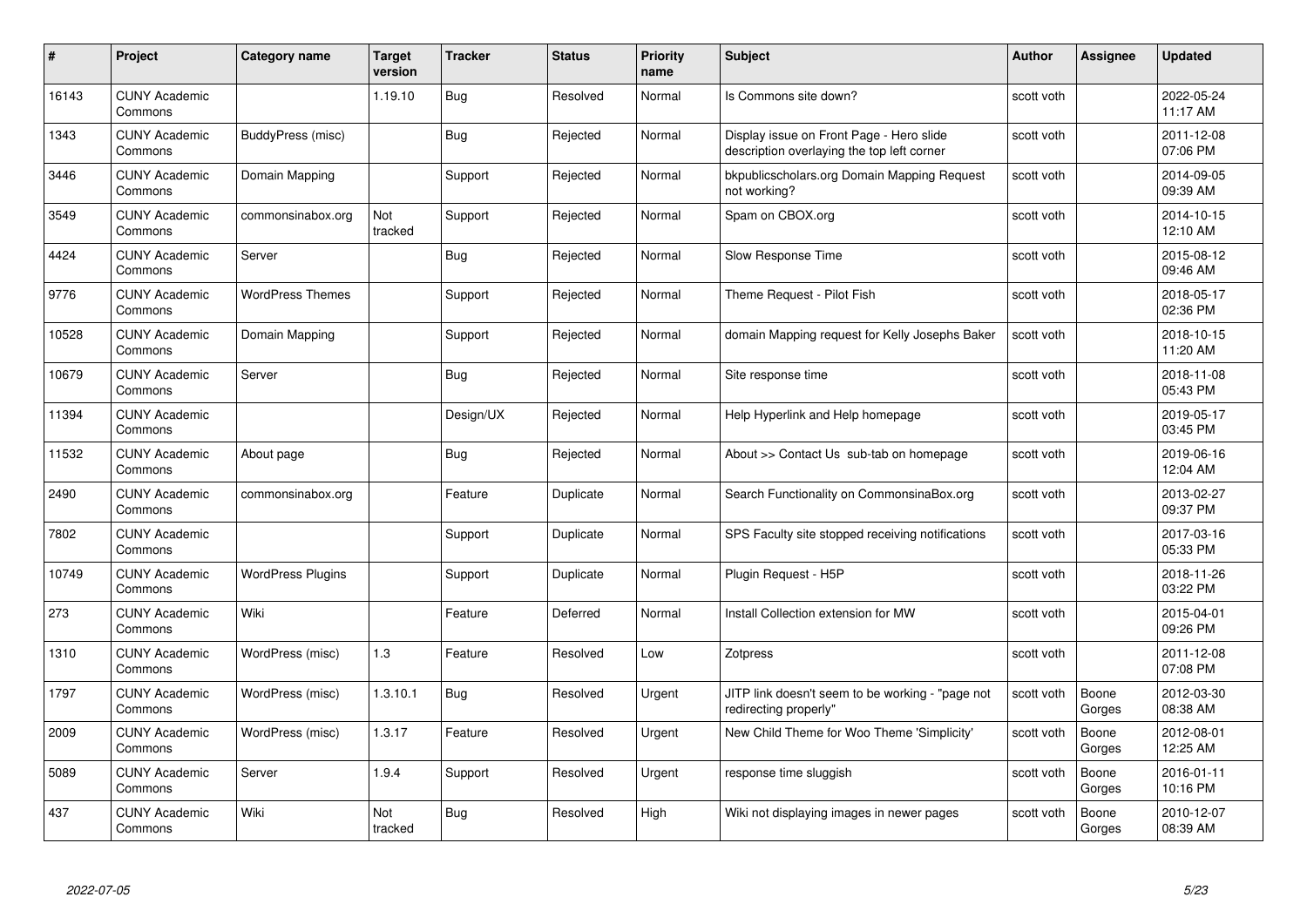| #     | Project                         | <b>Category name</b>     | Target<br>version     | <b>Tracker</b> | <b>Status</b>        | <b>Priority</b><br>name | <b>Subject</b>                                                                   | <b>Author</b> | <b>Assignee</b> | <b>Updated</b>         |
|-------|---------------------------------|--------------------------|-----------------------|----------------|----------------------|-------------------------|----------------------------------------------------------------------------------|---------------|-----------------|------------------------|
| 438   | <b>CUNY Academic</b><br>Commons | Wiki                     | <b>Not</b><br>tracked | Bug            | Resolved             | High                    | lost write privileges on wiki image folder                                       | scott voth    | Boone<br>Gorges | 2010-12-07<br>10:26 AM |
| 2347  | <b>CUNY Academic</b><br>Commons | WordPress (misc)         | Not<br>tracked        | Bug            | Resolved             | High                    | higheredexecutivecertificate.commons.gc.cuny.ed<br>u/                            | scott voth    | Boone<br>Gorges | 2014-05-01<br>08:00 PM |
| 2965  | <b>CUNY Academic</b><br>Commons | commonsinabox.org        |                       | Support        | Resolved             | High                    | Spammers on commonsinabox.org                                                    | scott voth    | Boone<br>Gorges | 2014-01-19<br>02:56 PM |
| 3502  | <b>CUNY Academic</b><br>Commons | Blogs (BuddyPress)       | 1.6.17                | Bug            | Resolved             | High                    | "Create a Site" button not working on Blog Page                                  | scott voth    | Boone<br>Gorges | 2014-09-30<br>02:17 PM |
| 4455  | CUNY Academic<br>Commons        | <b>Group Files</b>       | 1.8.8                 | <b>Bug</b>     | Resolved             | High                    | Group Files Download to zip Not working                                          | scott voth    | Boone<br>Gorges | 2015-08-19<br>09:58 AM |
| 4978  | <b>CUNY Academic</b><br>Commons | <b>Directories</b>       | 1.9.4                 | Feature        | Resolved             | High                    | On Profile Provide a Way to Enter or Change<br><b>Campus Affiliation</b>         | scott voth    | Boone<br>Gorges | 2016-01-11<br>10:41 PM |
| 5828  | <b>CUNY Academic</b><br>Commons | Upgrades                 | 1.9.22                | Bug            | Resolved             | High                    | New Server - File Uploads                                                        | scott voth    | Boone<br>Gorges | 2016-08-02<br>12:00 AM |
| 14986 | <b>CUNY Academic</b><br>Commons | Server                   | Not<br>tracked        | Bug            | Resolved             | High                    | Commons Site Down?                                                               | scott voth    | Boone<br>Gorges | 2021-11-23<br>04:21 PM |
| 15302 | <b>CUNY Academic</b><br>Commons | <b>WordPress Plugins</b> | 1.19.4                | Feature        | Resolved             | High                    | Plugin For Qwriting - Team Members                                               | scott voth    | Boone<br>Gorges | 2022-02-14<br>01:08 PM |
| 1656  | <b>CUNY Academic</b><br>Commons | WordPress (misc)         | 1.3.10                | Bug            | Rejected             | High                    | WordTube Player Still Doesn't Play SWF Files                                     | scott voth    | Boone<br>Gorges | 2012-03-29<br>07:59 PM |
| 2337  | CUNY Academic<br>Commons        | commonsinabox.org        | Not<br>tracked        | <b>Bug</b>     | Rejected             | High                    | commonsinabox.org - notifications                                                | scott voth    | Boone<br>Gorges | 2012-12-12<br>01:43 PM |
| 4631  | <b>CUNY Academic</b><br>Commons | WordPress (misc)         | Not<br>tracked        | Bug            | Rejected             | High                    | caching/ssl issues ??                                                            | scott voth    | Boone<br>Gorges | 2016-01-26<br>10:35 AM |
| 10226 | <b>CUNY Academic</b><br>Commons | Courses                  | Future<br>release     | Feature        | New                  | Normal                  | Add "My Courses" to drop down list                                               | scott voth    | Boone<br>Gorges | 2021-11-19<br>12:42 PM |
| 11496 | <b>CUNY Academic</b><br>Commons | <b>Public Portfolio</b>  | 1.15.2                | Support        | New                  | Normal                  | Replace Twitter Icon on Member Portfolio page                                    | scott voth    | Boone<br>Gorges | 2019-06-06<br>01:03 PM |
| 11531 | <b>CUNY Academic</b><br>Commons | Events                   | Future<br>release     | Feature        | <b>New</b>           | Normal                  | Main Events calendar should include non-public<br>events that user has access to | scott voth    | Boone<br>Gorges | 2019-06-11<br>10:00 AM |
| 15767 | <b>CUNY Academic</b><br>Commons | WordPress (misc)         |                       | Support        | <b>New</b>           | Normal                  | Site loading slowly                                                              | scott voth    | Boone<br>Gorges | 2022-04-04<br>08:56 PM |
| 14113 | <b>CUNY Academic</b><br>Commons | WordPress (misc)         | Future<br>release     | <b>Bug</b>     | Hold                 | Normal                  | Block Editor Not Working on this page - Json error Scott voth                    |               | Boone<br>Gorges | 2021-03-05<br>11:01 AM |
| 9515  | <b>CUNY Academic</b><br>Commons | <b>WordPress Plugins</b> | Not<br>tracked        | <b>Bug</b>     | Reporter<br>Feedback | Normal                  | Text to Speech plugin - "More Slowly" checkbox<br>not working                    | scott voth    | Boone<br>Gorges | 2018-06-13<br>02:26 PM |
| 11386 | CUNY Academic<br>Commons        | WordPress - Media        | Not<br>tracked        | Support        | Reporter<br>Feedback | Normal                  | disappearing images                                                              | scott voth    | Boone<br>Gorges | 2019-05-14<br>10:32 AM |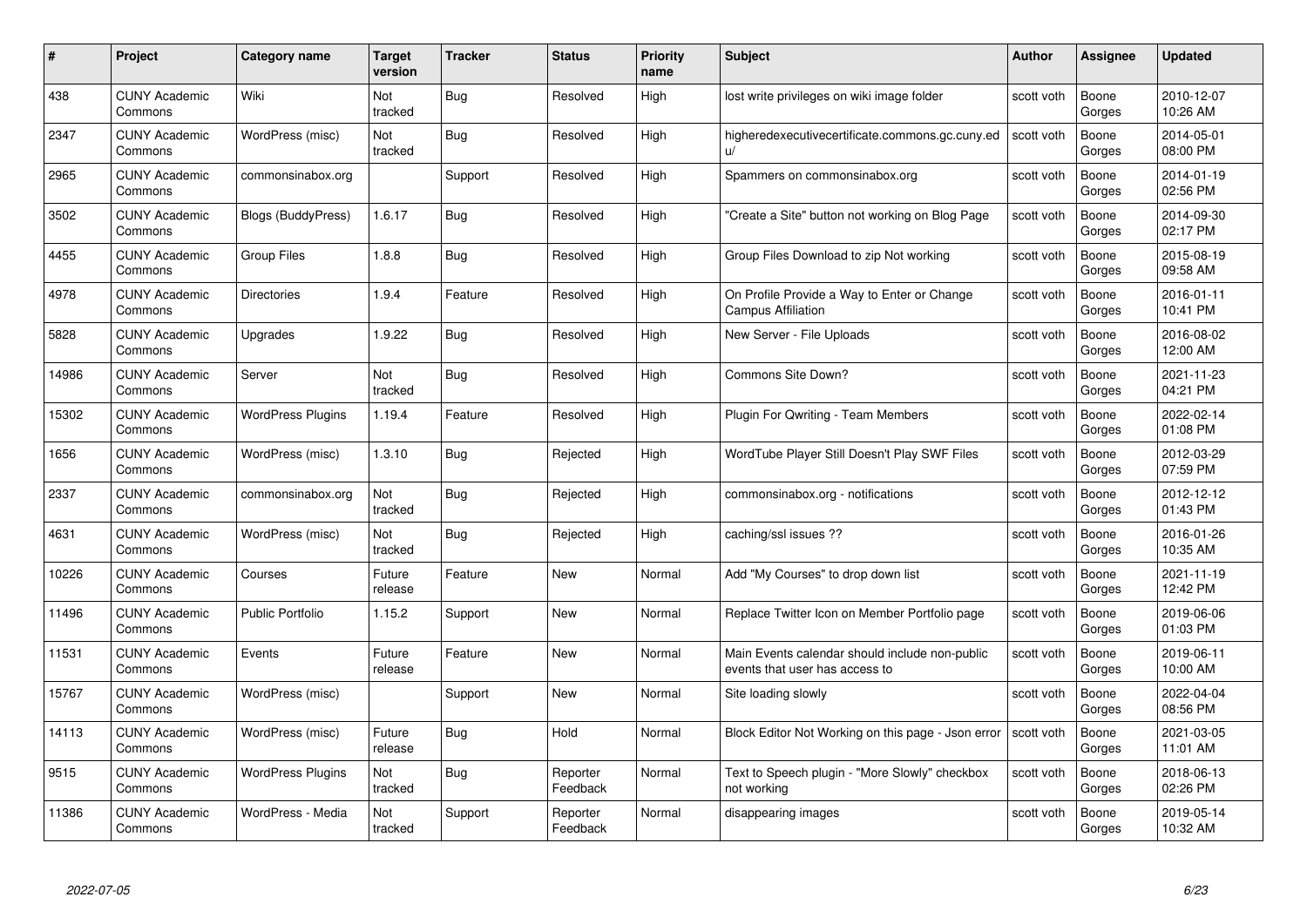| #    | Project                         | Category name     | <b>Target</b><br>version | <b>Tracker</b> | <b>Status</b> | <b>Priority</b><br>name | <b>Subject</b>                                                                    | <b>Author</b> | Assignee        | <b>Updated</b>         |
|------|---------------------------------|-------------------|--------------------------|----------------|---------------|-------------------------|-----------------------------------------------------------------------------------|---------------|-----------------|------------------------|
| 294  | <b>CUNY Academic</b><br>Commons | Wiki              | 1.0.2                    | <b>Bug</b>     | Resolved      | Normal                  | TagAsCategory extension on the Wiki                                               | scott voth    | Boone<br>Gorges | 2010-09-02<br>10:53 AM |
| 299  | <b>CUNY Academic</b><br>Commons | Wiki              | 1.0.2                    | Bug            | Resolved      | Normal                  | Wiki Sidebar Search Option                                                        | scott voth    | Boone<br>Gorges | 2010-09-02<br>10:46 AM |
| 447  | <b>CUNY Academic</b><br>Commons | WordPress (misc)  | 1.1.4                    | <b>Bug</b>     | Resolved      | Normal                  | Widgetize Google Gadjets plugin                                                   | scott voth    | Boone<br>Gorges | 2010-12-18<br>12:24 PM |
| 448  | <b>CUNY Academic</b><br>Commons | WordPress (misc)  | 1.1.4                    | Bug            | Resolved      | Normal                  | Media Element HTML5 Player Plugin                                                 | scott voth    | Boone<br>Gorges | 2010-12-18<br>11:16 AM |
| 460  | <b>CUNY Academic</b><br>Commons | Wiki              | Not<br>tracked           | <b>Bug</b>     | Resolved      | Normal                  | Older Images not showing up on Wiki after release<br>1.1.1                        | scott voth    | Boone<br>Gorges | 2010-12-21<br>04:46 PM |
| 461  | <b>CUNY Academic</b><br>Commons | WordPress (misc)  | 1.1.3                    | Bug            | Resolved      | Normal                  | Atahualpa 3.3.3 - does it need to be upgraded for<br><b>WP3?</b>                  | scott voth    | Boone<br>Gorges | 2010-12-13<br>09:15 PM |
| 517  | <b>CUNY Academic</b><br>Commons | BuddyPress (misc) | 1.3                      | Feature        | Resolved      | Normal                  | Image handling for new BP "wiki-like" plugin                                      | scott voth    | Boone<br>Gorges | 2011-06-20<br>11:33 AM |
| 518  | <b>CUNY Academic</b><br>Commons | BuddyPress (misc) | 1.2                      | Feature        | Resolved      | Normal                  | Search box for new BP "wiki-like" plugin                                          | scott voth    | Boone<br>Gorges | 2011-02-23<br>08:41 AM |
| 569  | <b>CUNY Academic</b><br>Commons | WordPress (misc)  | 1.1.10                   | <b>Bug</b>     | Resolved      | Normal                  | Issue found switching between Green Park, Woo<br>Canvas Theme, and back again     | scott voth    | Boone<br>Gorges | 2011-02-08<br>05:35 PM |
| 587  | <b>CUNY Academic</b><br>Commons | WordPress (misc)  | 1.1.10                   | Feature        | Resolved      | Normal                  | Zotero Plugin - ZotPress                                                          | scott voth    | Boone<br>Gorges | 2011-02-21<br>05:44 PM |
| 689  | <b>CUNY Academic</b><br>Commons | BuddyPress (misc) | 1.3                      | Bug            | Resolved      | Normal                  | BP-specific custom post types should not be<br>visible to non-admins on Dashboard | scott voth    | Boone<br>Gorges | 2011-05-17<br>11:13 AM |
| 754  | <b>CUNY Academic</b><br>Commons | BuddyPress (misc) | $1.3$                    | Bug            | Resolved      | Normal                  | LaTex parsing on email notifications                                              | scott voth    | Boone<br>Gorges | 2011-09-14<br>01:28 AM |
| 1155 | <b>CUNY Academic</b><br>Commons | WordPress (misc)  | 1.2.5                    | Feature        | Resolved      | Normal                  | Add Fancybox WordPress plugin                                                     | scott voth    | Boone<br>Gorges | 2011-09-12<br>05:48 PM |
| 1222 | <b>CUNY Academic</b><br>Commons | WordPress (misc)  | 1.5                      | Feature        | Resolved      | Normal                  | Evaluate Premium Themes for "The Commons"<br>Classified"                          | scott voth    | Boone<br>Gorges | 2011-11-29<br>10:23 AM |
| 1237 | <b>CUNY Academic</b><br>Commons | Events            | 1.8                      | Feature        | Resolved      | Normal                  | Develop Commons Calendar of Events Plugin                                         | scott voth    | Boone<br>Gorges | 2016-02-15<br>11:19 PM |
| 1316 | <b>CUNY Academic</b><br>Commons | BuddyPress (misc) | 1.2.5                    | Bug            | Resolved      | Normal                  | Buddy Press Docs - comments going to email, but<br>not to the Doc                 | scott voth    | Boone<br>Gorges | 2011-11-04<br>12:53 PM |
| 1355 | <b>CUNY Academic</b><br>Commons | WordPress (misc)  | 1.3                      | Feature        | Resolved      | Normal                  | Plugin request: Tagline Rotator                                                   | scott voth    | Boone<br>Gorges | 2011-12-08<br>07:04 PM |
| 1379 | <b>CUNY Academic</b><br>Commons | Wiki              | 1.3                      | Bug            | Resolved      | Normal                  | Help Link in the Admin Bar points to old Help<br>Page                             | scott voth    | Boone<br>Gorges | 2011-12-09<br>09:08 AM |
| 1396 | <b>CUNY Academic</b><br>Commons | WordPress (misc)  | 1.3.13                   | <b>Bug</b>     | Resolved      | Normal                  | InLine Google Docs Plugin Not Working                                             | scott voth    | Boone<br>Gorges | 2012-05-22<br>11:36 AM |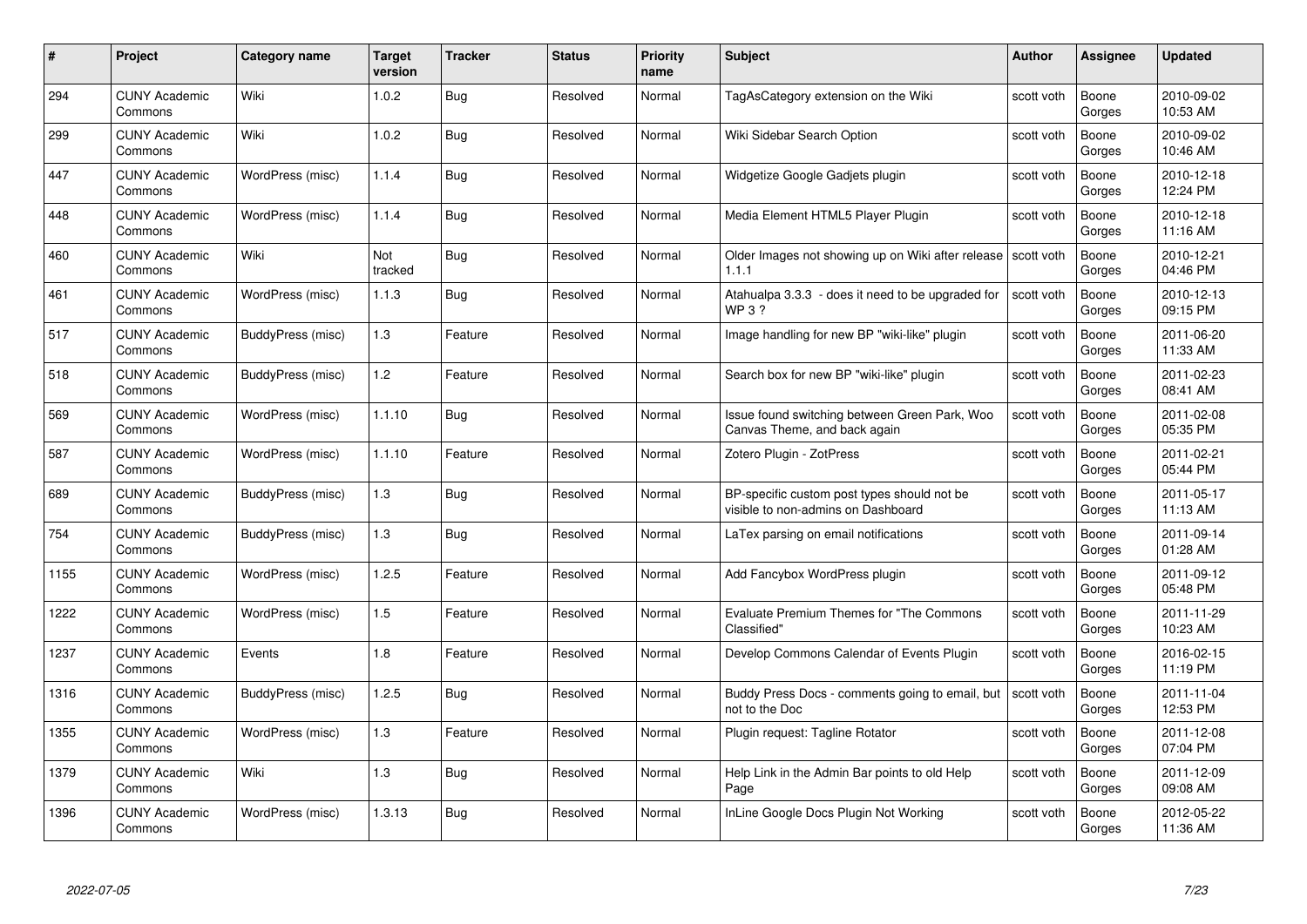| #    | Project                         | <b>Category name</b> | Target<br>version | <b>Tracker</b> | <b>Status</b> | <b>Priority</b><br>name | <b>Subject</b>                                                                  | <b>Author</b> | <b>Assignee</b> | <b>Updated</b>         |
|------|---------------------------------|----------------------|-------------------|----------------|---------------|-------------------------|---------------------------------------------------------------------------------|---------------|-----------------|------------------------|
| 1427 | <b>CUNY Academic</b><br>Commons | WordPress (misc)     | 1.3.5             | Feature        | Resolved      | Normal                  | Plugin Request: jQuery Vertical Accordion Menu                                  | scott voth    | Boone<br>Gorges | 2012-01-16<br>08:17 PM |
| 1461 | <b>CUNY Academic</b><br>Commons | BuddyPress (misc)    | 1.3.1             | Bug            | Resolved      | Normal                  | Strange Behaviour in the Activity Stream                                        | scott voth    | Boone<br>Gorges | 2011-12-19<br>08:33 AM |
| 1465 | <b>CUNY Academic</b><br>Commons | Wiki                 | 1.3.4             | Bug            | Resolved      | Normal                  | TagAsCategory Extension & Wiki Inc Plugin                                       | scott voth    | Boone<br>Gorges | 2012-01-10<br>08:46 PM |
| 1486 | <b>CUNY Academic</b><br>Commons | BuddyPress (misc)    | Not<br>tracked    | <b>Bug</b>     | Resolved      | Normal                  | Blog Tag in Group                                                               | scott voth    | Boone<br>Gorges | 2011-12-21<br>07:45 AM |
| 1502 | <b>CUNY Academic</b><br>Commons | WordPress (misc)     | 1.3.4             | Support        | Resolved      | Normal                  | The Commons Classified - ClassiPress Theme                                      | scott voth    | Boone<br>Gorges | 2012-01-13<br>09:09 AM |
| 1625 | <b>CUNY Academic</b><br>Commons | BuddyPress (misc)    | 1.10              | Feature        | Resolved      | Normal                  | Modify Default Avatar and Assignment Process                                    | scott voth    | Boone<br>Gorges | 2016-02-19<br>12:09 AM |
| 1645 | <b>CUNY Academic</b><br>Commons | WordPress (misc)     | 1.3.8             | <b>Bug</b>     | Resolved      | Normal                  | WordTube Plugin can't find "JW Player" - fails to<br>play .swf files            | scott voth    | Boone<br>Gorges | 2012-02-23<br>07:27 PM |
| 1716 | <b>CUNY Academic</b><br>Commons | WordPress (misc)     | 1.3.9             | Feature        | Resolved      | Normal                  | Plugin Request: Blogger Importer                                                | scott voth    | Boone<br>Gorges | 2012-03-12<br>11:56 AM |
| 1717 | <b>CUNY Academic</b><br>Commons | WordPress (misc)     | 1.3.9             | <b>Bug</b>     | Resolved      | Normal                  | SimplePie For WP not working - need a writable<br><b>Cache Folder</b>           | scott voth    | Boone<br>Gorges | 2012-03-12<br>12:17 PM |
| 1718 | <b>CUNY Academic</b><br>Commons | WordPress (misc)     | 1.4               | Feature        | Resolved      | Normal                  | Plugin Request - Live Journal Importer                                          | scott voth    | Boone<br>Gorges | 2012-03-19<br>10:48 PM |
| 1719 | CUNY Academic<br>Commons        | WordPress (misc)     | 1.3.9             | Feature        | Resolved      | Normal                  | Plugin Request: RSS Importer                                                    | scott voth    | Boone<br>Gorges | 2012-03-12<br>11:59 AM |
| 1720 | <b>CUNY Academic</b><br>Commons | WordPress (misc)     | 1.3.9             | Feature        | Resolved      | Normal                  | Plugin Request: Tumblr Importer                                                 | scott voth    | Boone<br>Gorges | 2012-03-12<br>11:57 AM |
| 1745 | CUNY Academic<br>Commons        | BuddyPress (misc)    | Not<br>tracked    | <b>Bug</b>     | Resolved      | Normal                  | Dashboard Access to Create Hero Slides                                          | scott voth    | Boone<br>Gorges | 2012-03-19<br>04:14 PM |
| 1746 | <b>CUNY Academic</b><br>Commons | WordPress (misc)     | 1.3.10            | Feature        | Resolved      | Normal                  | Max Number of Items in a Tag Cloud                                              | scott voth    | Boone<br>Gorges | 2012-03-29<br>10:09 AM |
| 1848 | <b>CUNY Academic</b><br>Commons | WordPress (misc)     | 1.3.13            | Bug            | Resolved      | Normal                  | Having Issues with Saving Menu Changes on the<br><b>Commons Codex</b>           | scott voth    | Boone<br>Gorges | 2012-04-26<br>07:48 PM |
| 1932 | <b>CUNY Academic</b><br>Commons | WordPress (misc)     | Not<br>tracked    | Bug            | Resolved      | Normal                  | Lost access to Create Hero Slides                                               | scott voth    | Boone<br>Gorges | 2012-06-12<br>08:34 AM |
| 2209 | <b>CUNY Academic</b><br>Commons | WordPress (misc)     |                   | Feature        | Resolved      | Normal                  | Install Q & A Plugin on Commonsinabox.org                                       | scott voth    | Boone<br>Gorges | 2012-10-21<br>10:53 AM |
| 2287 | <b>CUNY Academic</b><br>Commons | commonsinabox.org    | Not<br>tracked    | Bug            | Resolved      | Normal                  | User reports he added an entry to the Help &<br>Support Forum - but it was lost | scott voth    | Boone<br>Gorges | 2012-11-21<br>11:27 PM |
| 2316 | CUNY Academic<br>Commons        | commonsinabox.org    | Not<br>tracked    | Bug            | Resolved      | Normal                  | Commonsinabox.org - group forum - can't access<br>second page of forum posts    | scott voth    | Boone<br>Gorges | 2012-12-03<br>11:57 AM |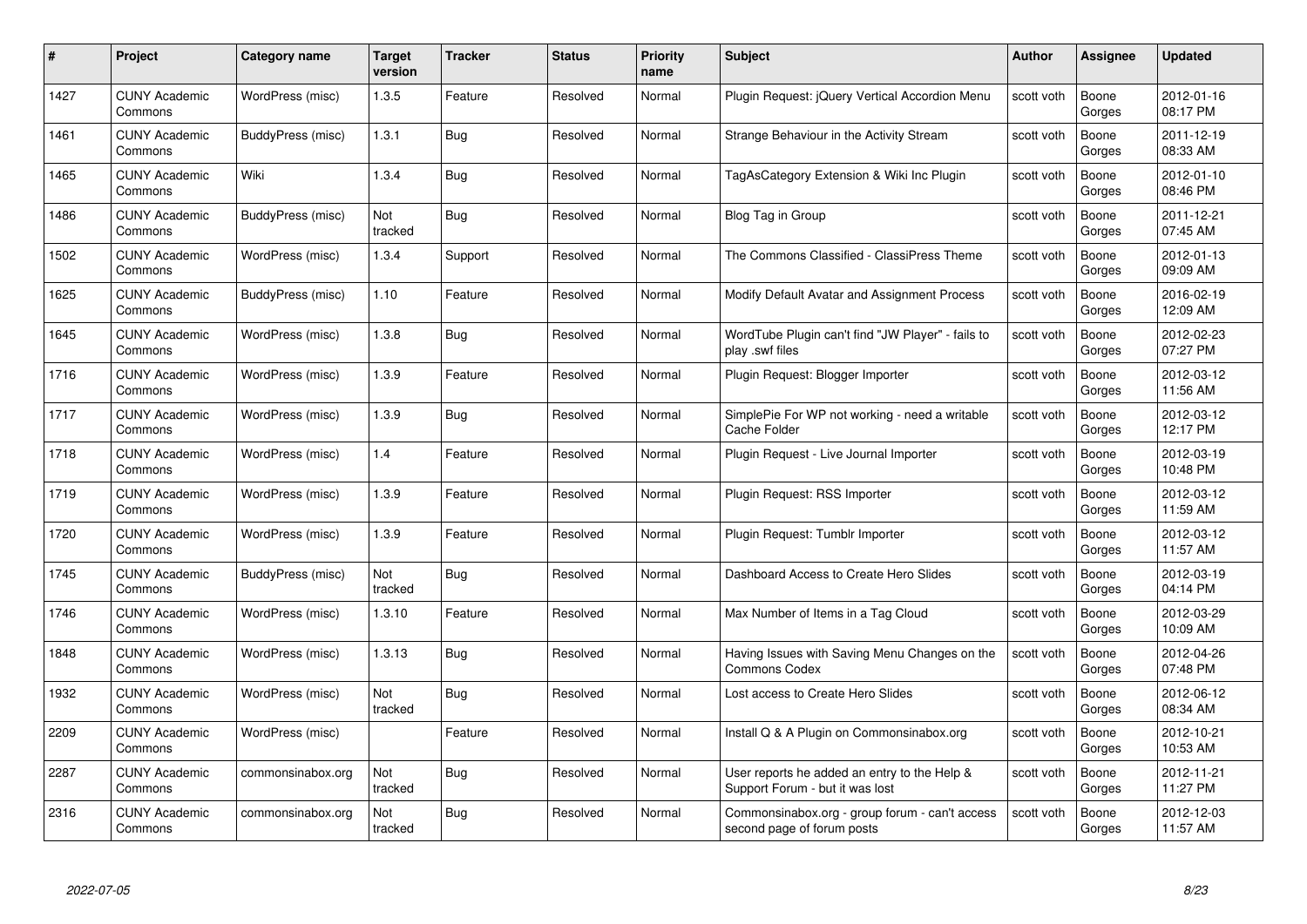| #    | Project                         | <b>Category name</b> | Target<br>version     | <b>Tracker</b> | <b>Status</b> | <b>Priority</b><br>name | <b>Subject</b>                                                          | <b>Author</b> | <b>Assignee</b> | <b>Updated</b>         |
|------|---------------------------------|----------------------|-----------------------|----------------|---------------|-------------------------|-------------------------------------------------------------------------|---------------|-----------------|------------------------|
| 2392 | <b>CUNY Academic</b><br>Commons | WordPress (misc)     | Not<br>tracked        | Bug            | Resolved      | Normal                  | Lost Access to Create Hero Slides                                       | scott voth    | Boone<br>Gorges | 2013-02-04<br>10:25 AM |
| 2435 | <b>CUNY Academic</b><br>Commons | commonsinabox.org    |                       | Bug            | Resolved      | Normal                  | commonsinabox.org - media upload file types                             | scott voth    | Boone<br>Gorges | 2013-02-13<br>09:58 PM |
| 2436 | <b>CUNY Academic</b><br>Commons | WordPress (misc)     | 1.4.20                | Bug            | Resolved      | Normal                  | Commons News blog - Commons Buzz Slider                                 | scott voth    | Boone<br>Gorges | 2013-02-28<br>11:27 AM |
| 2484 | <b>CUNY Academic</b><br>Commons | commonsinabox.org    |                       | Bug            | Resolved      | Normal                  | Forum posts are vanishing - can only view last few<br>on Help & Support | scott voth    | Boone<br>Gorges | 2013-03-01<br>11:19 AM |
| 2511 | <b>CUNY Academic</b><br>Commons | WordPress (misc)     |                       | Bug            | Resolved      | Normal                  | Lost Access to Create Hero Slides                                       | scott voth    | Boone<br>Gorges | 2013-03-11<br>10:24 AM |
| 2518 | <b>CUNY Academic</b><br>Commons | commonsinabox.org    | Not<br>tracked        | Bug            | Resolved      | Normal                  | Lost Access to Upload image files on<br>CommonsinaBox.org               | scott voth    | Boone<br>Gorges | 2013-03-20<br>01:57 PM |
| 2561 | <b>CUNY Academic</b><br>Commons | commonsinabox.org    | Not<br>tracked        | Bug            | Resolved      | Normal                  | CSS Issues on Commonsinabox.org                                         | scott voth    | Boone<br>Gorges | 2013-05-16<br>03:31 PM |
| 2568 | <b>CUNY Academic</b><br>Commons |                      | Not<br>tracked        | Support        | Resolved      | Normal                  | <b>Statistics Needed - Queens College Commons</b><br>Usage              | scott voth    | Boone<br>Gorges | 2016-01-26<br>12:35 AM |
| 2585 | <b>CUNY Academic</b><br>Commons | commonsinabox.org    | Not<br>tracked        | Bug            | Resolved      | Normal                  | commonsinbox.org - no "site features" option                            | scott voth    | Boone<br>Gorges | 2013-05-21<br>09:15 PM |
| 2631 | <b>CUNY Academic</b><br>Commons | commonsinabox.org    | Not<br>tracked        | Bug            | Resolved      | Normal                  | Bullet Points don't display in Forum posts on<br>CBOX.org               | scott voth    | Boone<br>Gorges | 2014-05-01<br>08:11 PM |
| 2633 | CUNY Academic<br>Commons        | commonsinabox.org    | Not<br>tracked        | Bug            | Resolved      | Normal                  | Mentions in CBOX.org                                                    | scott voth    | Boone<br>Gorges | 2014-05-01<br>08:12 PM |
| 2679 | <b>CUNY Academic</b><br>Commons | WordPress (misc)     | Not<br>tracked        | Support        | Resolved      | Normal                  | WP Post to PDF plugin Logo                                              | scott voth    | Boone<br>Gorges | 2014-11-03<br>03:53 PM |
| 2779 | <b>CUNY Academic</b><br>Commons | BuddyPress (misc)    | 1.5.3                 | Bug            | Resolved      | Normal                  | Firefox Issue on Portfolio page when scrolling<br>down                  | scott voth    | Boone<br>Gorges | 2013-09-19<br>01:52 PM |
| 2796 | <b>CUNY Academic</b><br>Commons |                      | 1.5.4                 | <b>Bug</b>     | Resolved      | Normal                  | Sluggish Response on the Site - Sunday 9/15 -<br>3PM - 6PM              | scott voth    | Boone<br>Gorges | 2013-10-01<br>08:41 PM |
| 2813 | <b>CUNY Academic</b><br>Commons | WordPress (misc)     | 1.5.5                 | Feature        | Resolved      | Normal                  | WordPress plugin request - MailPoet                                     | scott voth    | Boone<br>Gorges | 2013-10-11<br>08:18 PM |
| 2878 | <b>CUNY Academic</b><br>Commons | WordPress (misc)     | Not<br>tracked        | Support        | Resolved      | Normal                  | Domain Mapping Request - Sarah Welsh                                    | scott voth    | Boone<br>Gorges | 2016-01-26<br>12:39 AM |
| 2900 | <b>CUNY Academic</b><br>Commons | WordPress (misc)     |                       | Support        | Resolved      | Normal                  | Theme request - Imbalance2                                              | scott voth    | Boone<br>Gorges | 2013-11-23<br>10:30 AM |
| 2966 | <b>CUNY Academic</b><br>Commons | WordPress (misc)     |                       | Support        | Resolved      | Normal                  | Lost Access to Create/Deactivate Hero Slides                            | scott voth    | Boone<br>Gorges | 2014-01-20<br>05:06 PM |
| 3015 | <b>CUNY Academic</b><br>Commons |                      | <b>Not</b><br>tracked | Bug            | Resolved      | Normal                  | Lost Access to Create Hero Slides                                       | scott voth    | Boone<br>Gorges | 2014-02-04<br>07:58 PM |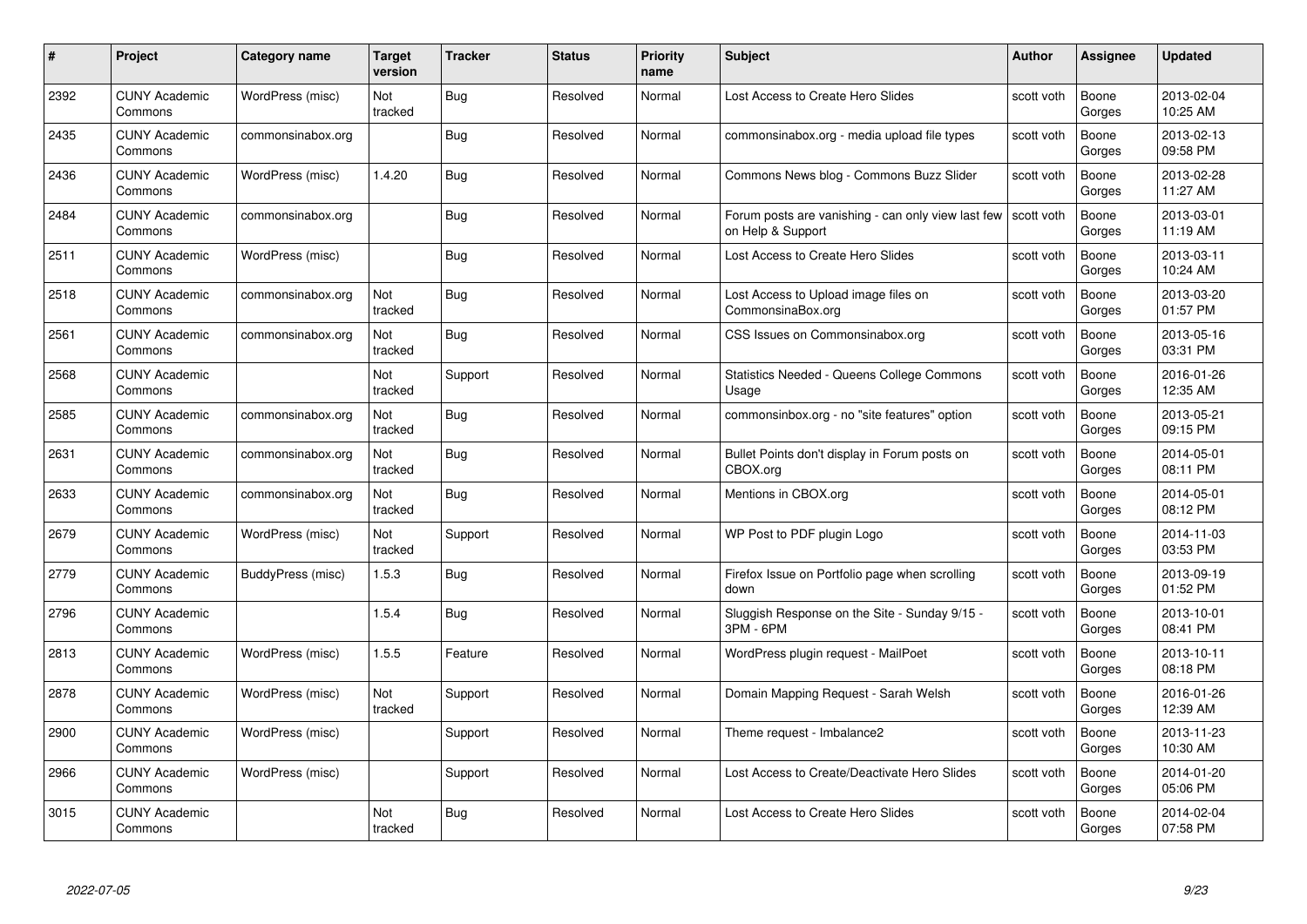| #    | Project                         | Category name                     | Target<br>version | <b>Tracker</b> | <b>Status</b> | <b>Priority</b><br>name | <b>Subject</b>                                                                              | <b>Author</b> | <b>Assignee</b> | <b>Updated</b>         |
|------|---------------------------------|-----------------------------------|-------------------|----------------|---------------|-------------------------|---------------------------------------------------------------------------------------------|---------------|-----------------|------------------------|
| 3082 | <b>CUNY Academic</b><br>Commons | Domain Mapping                    | Not<br>tracked    | Support        | Resolved      | Normal                  | Domain Mapping Request - Ruth O'Brien                                                       | scott voth    | Boone<br>Gorges | 2014-03-05<br>07:16 PM |
| 3199 | <b>CUNY Academic</b><br>Commons | Domain Mapping                    |                   | Support        | Resolved      | Normal                  | domain mapping request - bethanyholmstrom.net                                               | scott voth    | Boone<br>Gorges | 2014-05-08<br>02:40 PM |
| 3200 | <b>CUNY Academic</b><br>Commons | <b>WordPress Plugins</b>          | 1.6.4             | Bug            | Resolved      | Normal                  | Plugin Request: Social Stickers                                                             | scott voth    | Boone<br>Gorges | 2014-05-21<br>09:53 PM |
| 3269 | <b>CUNY Academic</b><br>Commons | Domain Mapping                    | Not<br>tracked    | Support        | Resolved      | Normal                  | Domain mapping request - Natascia Boeri                                                     | scott voth    | Boone<br>Gorges | 2015-11-30<br>03:17 PM |
| 3335 | <b>CUNY Academic</b><br>Commons | Home Page                         | Not<br>tracked    | Support        | Resolved      | Normal                  | Lost Access to Create Hero Slides                                                           | scott voth    | Boone<br>Gorges | 2014-07-22<br>10:07 PM |
| 3348 | <b>CUNY Academic</b><br>Commons | Toolbar                           | 1.6.11            | <b>Bug</b>     | Resolved      | Normal                  | "Publications on the Commons" option missing on<br>"About" link accessed from the Admin Bar | scott voth    | Boone<br>Gorges | 2014-08-01<br>08:55 AM |
| 3358 | <b>CUNY Academic</b><br>Commons | <b>WordPress Plugins</b>          | 1.6.11            | Support        | Resolved      | Normal                  | Plugin Request: GeoMashUp                                                                   | scott voth    | Boone<br>Gorges | 2014-08-01<br>08:40 AM |
| 3423 | <b>CUNY Academic</b><br>Commons | Domain Mapping                    | Not<br>tracked    | Support        | Resolved      | Normal                  | bkpublicscholars.org Domain Mapping Request                                                 | scott voth    | Boone<br>Gorges | 2016-01-26<br>12:08 PM |
| 3523 | <b>CUNY Academic</b><br>Commons | My Commons                        | 1.8               | Bug            | Resolved      | Normal                  | 1.7 Testing - "Reply" and Post Button                                                       | scott voth    | Boone<br>Gorges | 2015-04-09<br>05:19 PM |
| 3539 | <b>CUNY Academic</b><br>Commons | Domain Mapping                    | Not<br>tracked    | Support        | Resolved      | Normal                  | Domain Mapping Request for ACERT                                                            | scott voth    | Boone<br>Gorges | 2015-11-30<br>03:15 PM |
| 3576 | <b>CUNY Academic</b><br>Commons | <b>WordPress Plugins</b>          | 1.7.1             | Support        | Resolved      | Normal                  | Plugin Request: Better Search                                                               | scott voth    | Boone<br>Gorges | 2014-10-21<br>11:26 AM |
| 3600 | <b>CUNY Academic</b><br>Commons | <b>WordPress Plugins</b>          | 1.7.2             | Support        | Resolved      | Normal                  | New Plugin Request - Meta-Slider                                                            | scott voth    | Boone<br>Gorges | 2014-11-01<br>02:29 PM |
| 3728 | <b>CUNY Academic</b><br>Commons | Homepage Slides                   | Not<br>tracked    | Support        | Resolved      | Normal                  | Lost Access to Create Hero Slides                                                           | scott voth    | Boone<br>Gorges | 2014-12-28<br>02:18 PM |
| 3841 | <b>CUNY Academic</b><br>Commons | commonsinabox.org                 | Not<br>tracked    | Bug            | Resolved      | Normal                  | CBOX.org Registration Plugin Not Working                                                    | scott voth    | Boone<br>Gorges | 2016-01-26<br>03:27 PM |
| 3940 | <b>CUNY Academic</b><br>Commons | <b>WordPress Plugins</b>          | 1.7.16            | Support        | Resolved      | Normal                  | Plugin Request - Amazon Link                                                                | scott voth    | Boone<br>Gorges | 2015-03-21<br>08:45 PM |
| 3957 | <b>CUNY Academic</b><br>Commons | <b>WordPress</b><br>(Permissions) |                   | Support        | Resolved      | Normal                  | Lost Access to Create Hero Slides                                                           | scott voth    | Boone<br>Gorges | 2015-03-30<br>08:57 PM |
| 3964 | <b>CUNY Academic</b><br>Commons | Group Announcments                | 1.8.17            | <b>Bug</b>     | Resolved      | Normal                  | "There was a problem" error when posting<br>Group Announcement                              | scott voth    | Boone<br>Gorges | 2015-11-18<br>05:45 PM |
| 4373 | <b>CUNY Academic</b><br>Commons | Public Portfolio                  | Not<br>tracked    | Support        | Resolved      | Normal                  | Delete Old "Title" section from Member's public<br>portfolio page                           | scott voth    | Boone<br>Gorges | 2015-08-04<br>09:01 PM |
| 4407 | <b>CUNY Academic</b><br>Commons | Group Forums                      |                   | Bug            | Resolved      | Normal                  | Disable Forum on Existing group is not working                                              | scott voth    | Boone<br>Gorges | 2015-08-11<br>03:13 PM |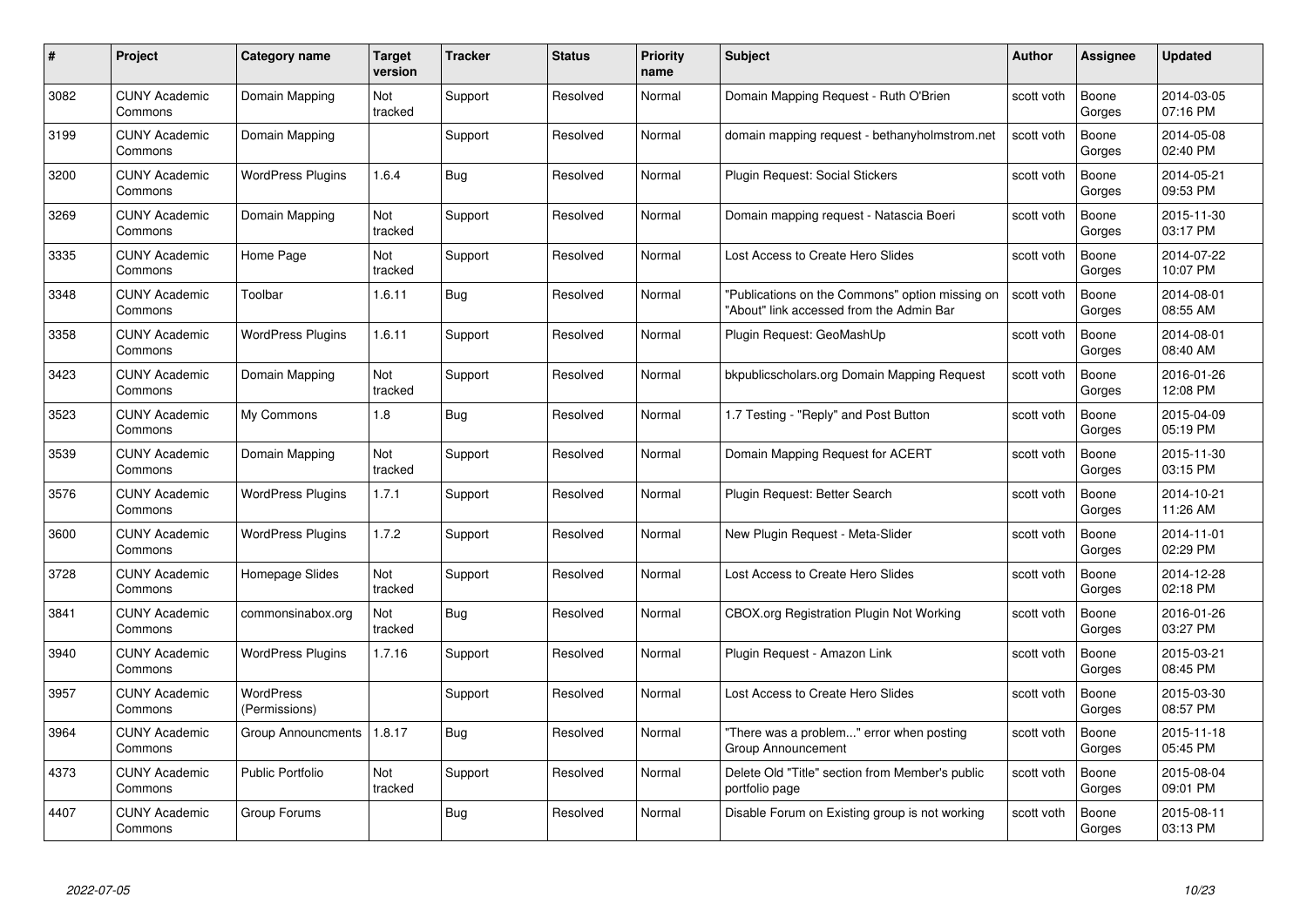| #    | Project                         | Category name              | Target<br>version | <b>Tracker</b> | <b>Status</b> | <b>Priority</b><br>name | <b>Subject</b>                                                        | Author     | <b>Assignee</b> | <b>Updated</b>         |
|------|---------------------------------|----------------------------|-------------------|----------------|---------------|-------------------------|-----------------------------------------------------------------------|------------|-----------------|------------------------|
| 4445 | <b>CUNY Academic</b><br>Commons | Registration               | Not<br>tracked    | <b>Bug</b>     | Resolved      | Normal                  | user alisonorlando is trying to register - no email<br>received       | scott voth | Boone<br>Gorges | 2015-08-20<br>12:35 PM |
| 4580 | <b>CUNY Academic</b><br>Commons | Commons In A Box           | Not<br>tracked    | Support        | Resolved      | Normal                  | Unable to register account on CBOX Demo Site                          | scott voth | Boone<br>Gorges | 2015-09-10<br>02:37 PM |
| 4603 | <b>CUNY Academic</b><br>Commons | <b>WordPress Plugins</b>   |                   | Support        | Resolved      | Normal                  | Plugin Request: Search and Filter                                     | scott voth | Boone<br>Gorges | 2015-09-21<br>11:31 AM |
| 4795 | <b>CUNY Academic</b><br>Commons | Domain Mapping             | Not<br>tracked    | Support        | Resolved      | Normal                  | Revert Domain Mapping for<br>http://bkpublicscholars.org/             | scott voth | Boone<br>Gorges | 2015-11-01<br>05:33 PM |
| 4902 | <b>CUNY Academic</b><br>Commons | Domain Mapping             | Not<br>tracked    | Support        | Resolved      | Normal                  | domain mapping request - Patrick Sweeney                              | scott voth | Boone<br>Gorges | 2015-12-07<br>01:32 AM |
| 4954 | <b>CUNY Academic</b><br>Commons | Domain Mapping             | Not<br>tracked    | Support        | Resolved      | Normal                  | domain mapping request - Talia Schaffer                               | scott voth | Boone<br>Gorges | 2015-12-07<br>01:24 AM |
| 5189 | <b>CUNY Academic</b><br>Commons | Homepage Slides            | Not<br>tracked    | Support        | Resolved      | Normal                  | Lost Access to Create Hero Slides                                     | scott voth | Boone<br>Gorges | 2016-02-01<br>10:45 AM |
| 5569 | <b>CUNY Academic</b><br>Commons | <b>WordPress Plugins</b>   | 1.9.18            | Feature        | Resolved      | Normal                  | WP Inventory Manager Add-On - Michael Madden                          | scott voth | Boone<br>Gorges | 2016-06-12<br>10:39 AM |
| 5582 | <b>CUNY Academic</b><br>Commons | <b>WordPress Plugins</b>   | 1.9.17            | Bug            | Resolved      | Normal                  | Visual Composer Not Working with Bridge Theme<br>Anymore              | scott voth | Boone<br>Gorges | 2016-06-01<br>10:56 PM |
| 5583 | <b>CUNY Academic</b><br>Commons |                            | Not<br>tracked    | Support        | Resolved      | Normal                  | Lost access to create hero slides - please<br>reinstate               | scott voth | Boone<br>Gorges | 2016-05-23<br>12:11 AM |
| 5617 | <b>CUNY Academic</b><br>Commons | Domain Mapping             | Not<br>tracked    | Support        | Resolved      | Normal                  | Domain Mapping Issue - Paul Herbert                                   | scott voth | Boone<br>Gorges | 2016-05-30<br>12:04 PM |
| 5653 | <b>CUNY Academic</b><br>Commons | <b>WordPress Plugins</b>   | 1.9.19            | Feature        | Resolved      | Normal                  | Plugin Request - Simple Custom Post Order -<br>Cynthia Tobar          | scott voth | Boone<br>Gorges | 2016-06-21<br>10:19 PM |
| 5830 | <b>CUNY Academic</b><br>Commons | WordPress<br>(Permissions) | Not<br>tracked    | <b>Bug</b>     | Resolved      | Normal                  | Lost access to create hero slides - please<br>reinstate               | scott voth | Boone<br>Gorges | 2016-07-25<br>10:01 AM |
| 5885 | <b>CUNY Academic</b><br>Commons | <b>WordPress Plugins</b>   | 1.9.24            | Support        | Resolved      | Normal                  | Plugin Request - Knight Lab Timeline                                  | scott voth | Boone<br>Gorges | 2016-08-11<br>10:56 PM |
| 6000 | <b>CUNY Academic</b><br>Commons | <b>WordPress Plugins</b>   | 1.9.27            | Bug            | Resolved      | Normal                  | Unconfirmed Users Plugin is visible on all sites                      | scott voth | Boone<br>Gorges | 2016-09-11<br>09:10 PM |
| 6383 | <b>CUNY Academic</b><br>Commons | Domain Mapping             | Not<br>tracked    | Support        | Resolved      | Normal                  | Domain Mapping request - Azriel Genack                                | scott voth | Boone<br>Gorges | 2016-10-21<br>03:48 PM |
| 6539 | <b>CUNY Academic</b><br>Commons | Events                     | 1.10              | <b>Bug</b>     | Resolved      | Normal                  | Event Room numbers don't seem to be persisted<br>Commons 1.10 testing | scott voth | Boone<br>Gorges | 2016-10-31<br>04:23 PM |
| 7870 | <b>CUNY Academic</b><br>Commons | <b>WordPress Plugins</b>   | 1.10.15           | Feature        | Resolved      | Normal                  | Plugin request: Smush It                                              | scott voth | Boone<br>Gorges | 2017-03-31<br>10:28 AM |
| 7954 | <b>CUNY Academic</b><br>Commons | WordPress (misc)           | Not<br>tracked    | Support        | Resolved      | Normal                  | Public site not showing up in "Sites"                                 | scott voth | Boone<br>Gorges | 2017-11-15<br>11:01 AM |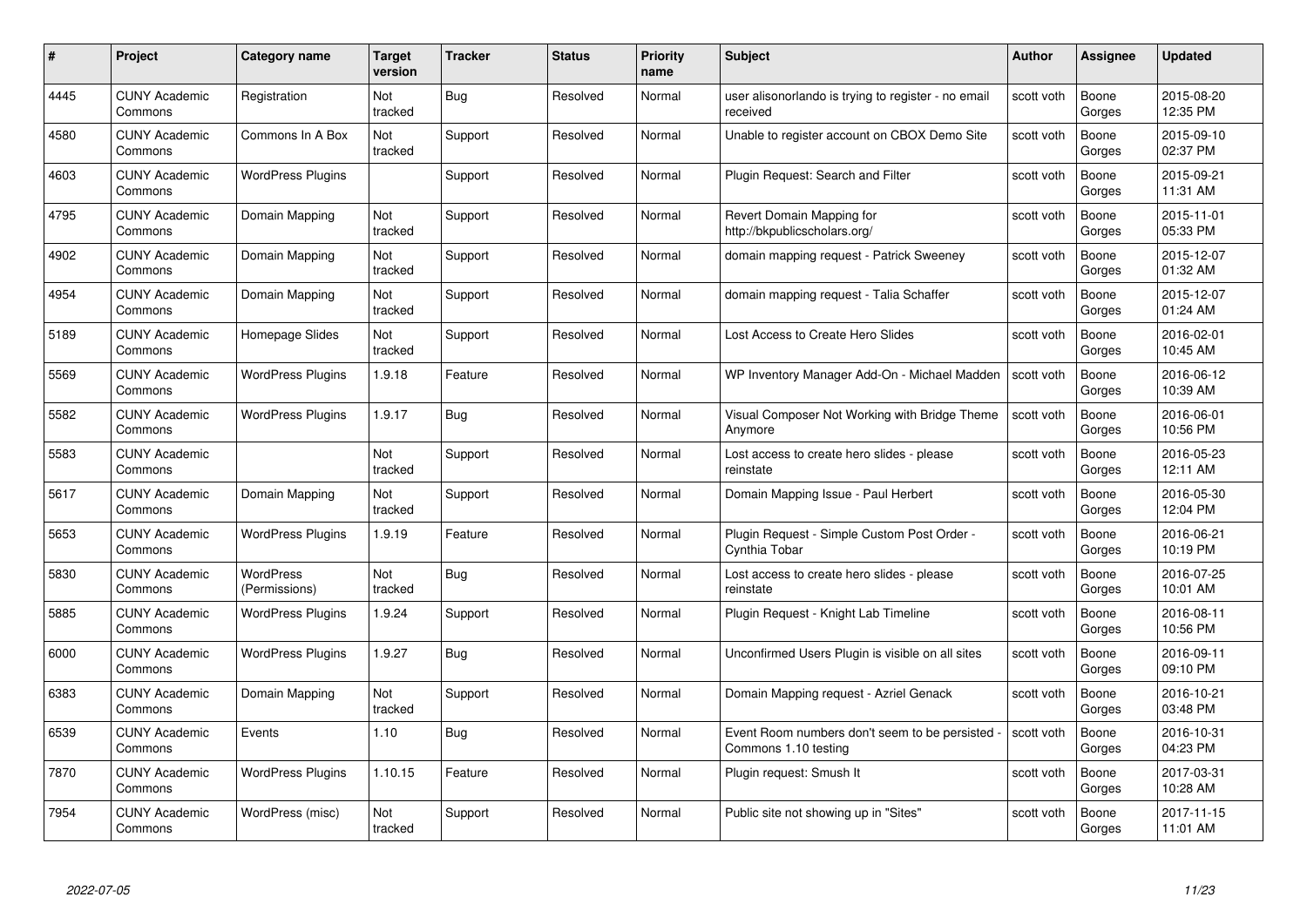| #     | Project                         | <b>Category name</b>     | Target<br>version | <b>Tracker</b> | <b>Status</b> | <b>Priority</b><br>name | <b>Subject</b>                                                            | <b>Author</b> | <b>Assignee</b> | <b>Updated</b>         |
|-------|---------------------------------|--------------------------|-------------------|----------------|---------------|-------------------------|---------------------------------------------------------------------------|---------------|-----------------|------------------------|
| 8149  | <b>CUNY Academic</b><br>Commons | <b>WordPress Plugins</b> | 1.11              | Support        | Resolved      | Normal                  | Plugin Reguest - YouTube                                                  | scott voth    | Boone<br>Gorges | 2017-05-15<br>09:54 AM |
| 8153  | <b>CUNY Academic</b><br>Commons | Homepage Slides          |                   | Bug            | Resolved      | Normal                  | Hero Slide Permissions                                                    | scott voth    | Boone<br>Gorges | 2017-05-17<br>08:29 PM |
| 8325  | <b>CUNY Academic</b><br>Commons | Server                   | Not<br>tracked    | Support        | Resolved      | Normal                  | intermittent server issues                                                | scott voth    | Boone<br>Gorges | 2017-07-01<br>10:57 AM |
| 8427  | <b>CUNY Academic</b><br>Commons | <b>WordPress Themes</b>  | 1.11.8            | Support        | Resolved      | Normal                  | child theme request for Short Docs                                        | scott voth    | Boone<br>Gorges | 2017-08-01<br>10:13 PM |
| 8454  | <b>CUNY Academic</b><br>Commons | <b>WordPress Plugins</b> | 1.11.9            | Support        | Resolved      | Normal                  | activate WP Bakery Visual Composer plugin for<br>child theme              | scott voth    | Boone<br>Gorges | 2017-08-10<br>02:09 PM |
| 8475  | <b>CUNY Academic</b><br>Commons | <b>WordPress Themes</b>  | 1.11.9            | Support        | Resolved      | Normal                  | fix typo in child theme                                                   | scott voth    | Boone<br>Gorges | 2017-08-08<br>04:31 PM |
| 8624  | <b>CUNY Academic</b><br>Commons | Domain Mapping           | Not<br>tracked    | Support        | Resolved      | Normal                  | domain mapping request                                                    | scott voth    | Boone<br>Gorges | 2017-10-05<br>12:50 PM |
| 8876  | <b>CUNY Academic</b><br>Commons | cuny.is                  | 1.12.1            | Bug            | Resolved      | Normal                  | Groups cannot select cuny is URL that matches<br>their group slug exactly | scott voth    | Boone<br>Gorges | 2017-11-01<br>03:06 PM |
| 9370  | CUNY Academic<br>Commons        | <b>WordPress Plugins</b> | 1.12.11           | Support        | Resolved      | Normal                  | Text to Speech plugin                                                     | scott voth    | Boone<br>Gorges | 2018-03-27<br>12:47 PM |
| 9538  | <b>CUNY Academic</b><br>Commons | Analytics                | Not<br>tracked    | Support        | Resolved      | Normal                  | collecting Google Analytics for mapped Domains                            | scott voth    | Boone<br>Gorges | 2018-04-27<br>09:23 AM |
| 9572  | CUNY Academic<br>Commons        | <b>WordPress Plugins</b> | 1.12.13           | Support        | Resolved      | Normal                  | WordPress Plugin Request - Compact WP Audio<br>Player                     | scott voth    | Boone<br>Gorges | 2018-04-24<br>10:10 AM |
| 9794  | <b>CUNY Academic</b><br>Commons | Domain Mapping           | Not<br>tracked    | Support        | Resolved      | Normal                  | domain Mapping request - Joseph Reynolds Van<br>Der Naald                 | scott voth    | Boone<br>Gorges | 2018-05-22<br>01:54 PM |
| 10000 | <b>CUNY Academic</b><br>Commons | Performance              | Not<br>tracked    | <b>Bug</b>     | Resolved      | Normal                  | Pages display correctly but cannot edit them                              | scott voth    | Boone<br>Gorges | 2018-07-13<br>12:31 PM |
| 10225 | <b>CUNY Academic</b><br>Commons | <b>BuddyPress Docs</b>   | 1.13.8            | Bug            | Resolved      | Normal                  | BuddyPress doc disappeared after being created<br>by Maura Smale          | scott voth    | Boone<br>Gorges | 2018-08-27<br>09:00 AM |
| 11173 | <b>CUNY Academic</b><br>Commons | Documentation            |                   | Support        | Resolved      | Normal                  | <b>Accessibility Checker</b>                                              | scott voth    | Boone<br>Gorges | 2019-02-26<br>11:00 PM |
| 11190 | <b>CUNY Academic</b><br>Commons | Domain Mapping           |                   | Support        | Resolved      | Normal                  | Domain Mapping Request - Kate Culkin                                      | scott voth    | Boone<br>Gorges | 2019-03-16<br>10:01 AM |
| 11298 | <b>CUNY Academic</b><br>Commons | Courses                  | 1.16              | Feature        | Resolved      | Normal                  | Explore Ways to Make the "Courses" tab More<br>Interesting                | scott voth    | Boone<br>Gorges | 2019-12-04<br>10:51 AM |
| 11529 | <b>CUNY Academic</b><br>Commons | Twitter page             | 1.15.3            | <b>Bug</b>     | Resolved      | Normal                  | Twitter sub-menu option showing a lot of blank<br>results                 | scott voth    | Boone<br>Gorges | 2019-06-10<br>01:04 PM |
| 11754 | <b>CUNY Academic</b><br>Commons | <b>Group Files</b>       | Not<br>tracked    | Support        | Resolved      | Normal                  | Group file folder delete                                                  | scott voth    | Boone<br>Gorges | 2019-08-15<br>05:10 PM |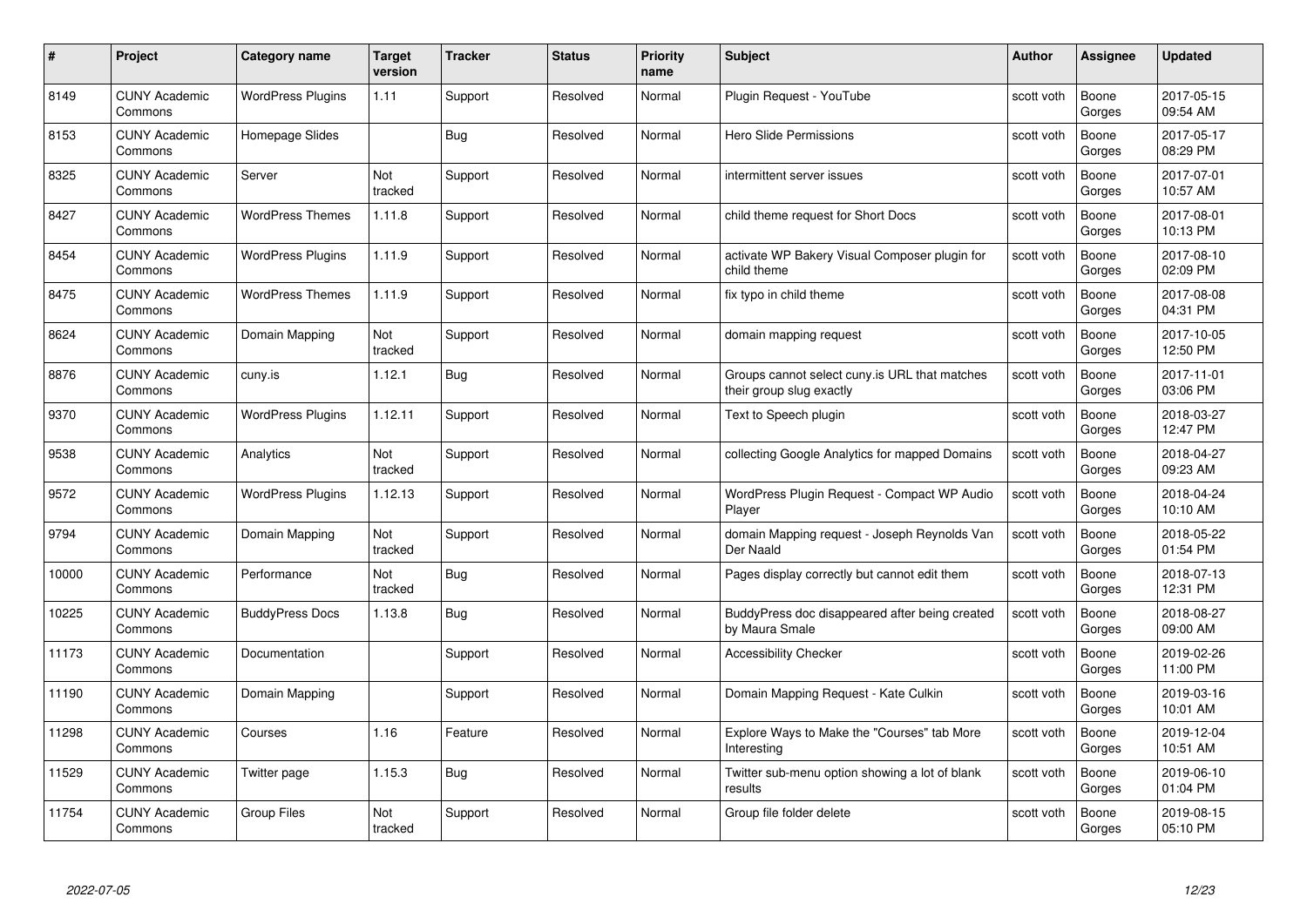| #     | Project                         | <b>Category name</b>     | Target<br>version | <b>Tracker</b> | <b>Status</b> | <b>Priority</b><br>name | <b>Subject</b>                                                                    | <b>Author</b> | Assignee        | <b>Updated</b>         |
|-------|---------------------------------|--------------------------|-------------------|----------------|---------------|-------------------------|-----------------------------------------------------------------------------------|---------------|-----------------|------------------------|
| 11764 | <b>CUNY Academic</b><br>Commons | Domain Mapping           | Not<br>tracked    | Support        | Resolved      | Normal                  | Domain Mapping request for literarybronx.com                                      | scott voth    | Boone<br>Gorges | 2019-08-21<br>05:28 PM |
| 12252 | <b>CUNY Academic</b><br>Commons | <b>WordPress Plugins</b> | 1.16.3            | Support        | Resolved      | Normal                  | Pluginiln Request - Atomic Blocks                                                 | scott voth    | Boone<br>Gorges | 2020-01-14<br>10:44 AM |
| 12386 | <b>CUNY Academic</b><br>Commons | <b>WordPress Plugins</b> | 1.16.5            | <b>Bug</b>     | Resolved      | Normal                  | Help site throwing error when publishing pages                                    | scott voth    | Boone<br>Gorges | 2020-02-11<br>10:43 AM |
| 12550 | <b>CUNY Academic</b><br>Commons | <b>WordPress Plugins</b> | 1.16.8            | Support        | Resolved      | Normal                  | Deprecate CommentPress Core?                                                      | scott voth    | Boone<br>Gorges | 2020-03-24<br>11:43 AM |
| 12853 | <b>CUNY Academic</b><br>Commons | WordPress - Media        |                   | Bug            | Resolved      | Normal                  | Download All Media throws error                                                   | scott voth    | Boone<br>Gorges | 2020-05-29<br>09:26 AM |
| 12924 | <b>CUNY Academic</b><br>Commons | Domain Mapping           | Not<br>tracked    | Support        | Resolved      | Normal                  | Domain Mapping request - Sam Phillips                                             | scott voth    | Boone<br>Gorges | 2020-06-12<br>03:29 PM |
| 12955 | <b>CUNY Academic</b><br>Commons | WordPress (misc)         | 1.16.14           | Support        | Resolved      | Normal                  | Leaflet JS maps                                                                   | scott voth    | Boone<br>Gorges | 2020-06-23<br>10:53 AM |
| 12961 | <b>CUNY Academic</b><br>Commons | WordPress (misc)         | 1.16.14           | Support        | Resolved      | Normal                  | Embed Loom.com resources                                                          | scott voth    | Boone<br>Gorges | 2020-06-22<br>01:07 PM |
| 12962 | <b>CUNY Academic</b><br>Commons | WordPress (misc)         | 1.16.14           | Support        | Resolved      | Normal                  | knowmia embed                                                                     | scott voth    | Boone<br>Gorges | 2020-06-23<br>02:56 PM |
| 13021 | <b>CUNY Academic</b><br>Commons | <b>BuddyPress Docs</b>   |                   | Support        | Resolved      | Normal                  | new group library question                                                        | scott voth    | Boone<br>Gorges | 2020-07-07<br>02:55 PM |
| 13194 | CUNY Academic<br>Commons        | <b>WordPress Plugins</b> | 1.17.2            | Feature        | Resolved      | Normal                  | <b>Slider Revolution update</b>                                                   | scott voth    | Boone<br>Gorges | 2020-08-25<br>10:40 AM |
| 13256 | <b>CUNY Academic</b><br>Commons | <b>WordPress Themes</b>  | 1.17.3            | Support        | Resolved      | Normal                  | Bridge theme update                                                               | scott voth    | Boone<br>Gorges | 2020-09-08<br>11:36 AM |
| 13410 | <b>CUNY Academic</b><br>Commons | Group Library            | 1.17.5            | Support        | Resolved      | Normal                  | Group Library Add item with special characters in<br>title                        | scott voth    | Boone<br>Gorges | 2020-10-01<br>12:40 PM |
| 13492 | <b>CUNY Academic</b><br>Commons | Shortcodes and<br>embeds | 1.17.6            | Support        | Resolved      | Normal                  | customized handler for quizlet embeds                                             | scott voth    | Boone<br>Gorges | 2020-10-27<br>11:00 AM |
| 13493 | <b>CUNY Academic</b><br>Commons | Public Portfolio         | 1.17.6            | Bug            | Resolved      | Normal                  | Member Profiles - Free Entry Widget Displays<br>URL encoded text                  | scott voth    | Boone<br>Gorges | 2020-10-27<br>11:00 AM |
| 13494 | <b>CUNY Academic</b><br>Commons | <b>Public Portfolio</b>  | 1.17.6            | Bug            | Resolved      | Normal                  | Brief Descriptor and About You Profile Fields do<br>not display on mobile devices | scott voth    | Boone<br>Gorges | 2020-10-27<br>11:00 AM |
| 13502 | <b>CUNY Academic</b><br>Commons | Analytics                | 1.17.7            | Support        | Resolved      | Normal                  | <b>Google Analytics Questions</b>                                                 | scott voth    | Boone<br>Gorges | 2020-11-10<br>10:31 AM |
| 13511 | <b>CUNY Academic</b><br>Commons | Analytics                | 1.17.7            | Support        | Resolved      | Normal                  | Google Analytics 4 tagging                                                        | scott voth    | Boone<br>Gorges | 2020-11-10<br>10:31 AM |
| 13604 | CUNY Academic<br>Commons        | <b>Public Portfolio</b>  | 2.0.0             | Support        | Resolved      | Normal                  | Public Profile on Mobile Format                                                   | scott voth    | Boone<br>Gorges | 2022-05-26<br>11:36 AM |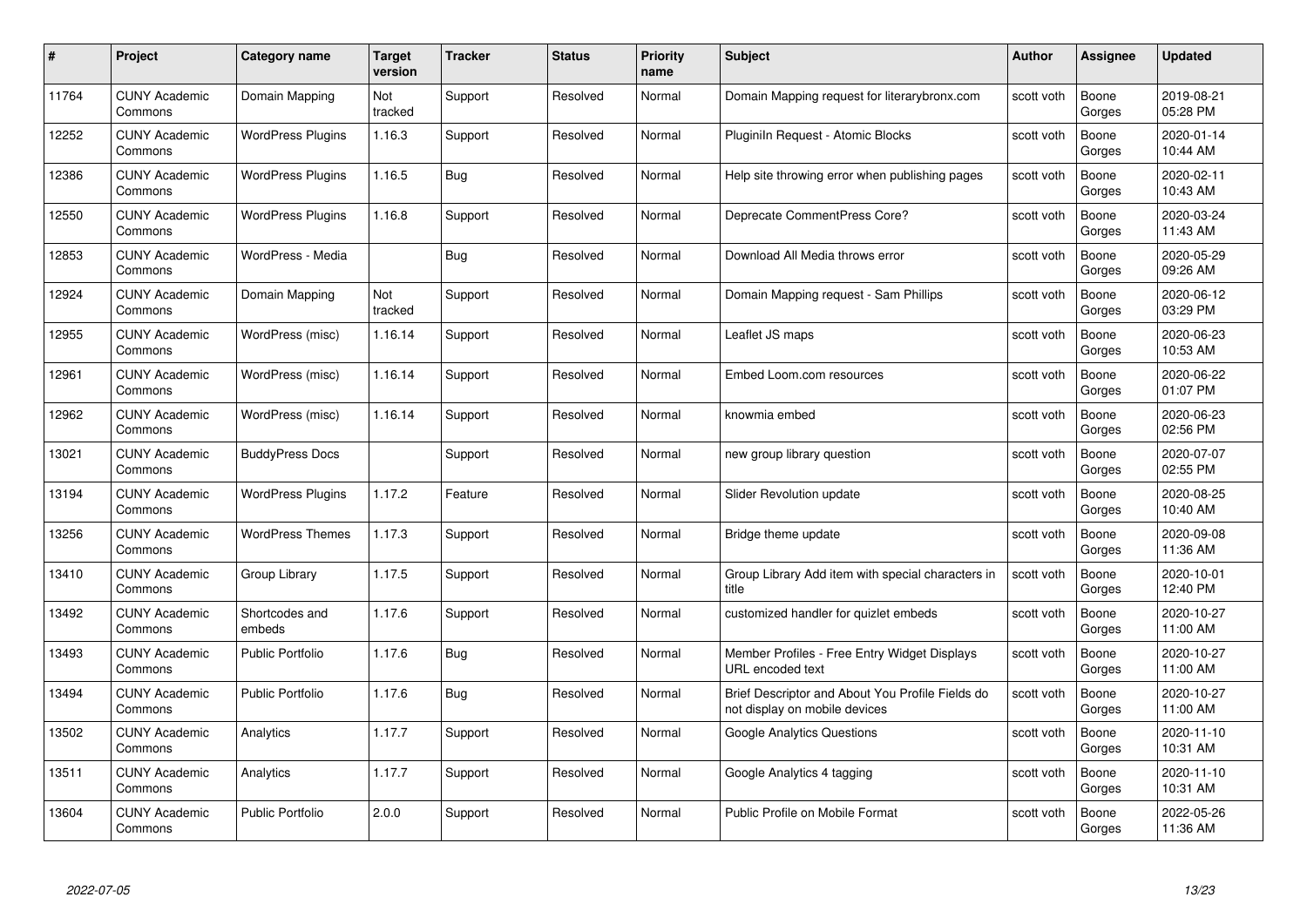| #     | Project                         | <b>Category name</b>     | Target<br>version     | <b>Tracker</b> | <b>Status</b> | <b>Priority</b><br>name | <b>Subject</b>                                                                   | <b>Author</b> | <b>Assignee</b> | <b>Updated</b>         |
|-------|---------------------------------|--------------------------|-----------------------|----------------|---------------|-------------------------|----------------------------------------------------------------------------------|---------------|-----------------|------------------------|
| 13865 | <b>CUNY Academic</b><br>Commons | <b>Commons Profile</b>   | 1.18.4                | <b>Bug</b>     | Resolved      | Normal                  | 'Digital Research Tools' profile nav item is cut off                             | scott voth    | Boone<br>Gorges | 2021-02-09<br>11:05 AM |
| 13924 | <b>CUNY Academic</b><br>Commons | Domain Mapping           | Not<br>tracked        | Support        | Resolved      | Normal                  | domain mapping - cunyhumanitiesalliance.org                                      | scott voth    | Boone<br>Gorges | 2021-02-02<br>05:39 PM |
| 13933 | <b>CUNY Academic</b><br>Commons | Group Library            | 1.18.4                | Bug            | Resolved      | Normal                  | Group Library Paging Issue                                                       | scott voth    | Boone<br>Gorges | 2021-02-09<br>11:05 AM |
| 14437 | <b>CUNY Academic</b><br>Commons | Courses                  | 1.19.0                | Bug            | Resolved      | Normal                  | Deleted Sites Show Up On Courses Tab                                             | scott voth    | Boone<br>Gorges | 2022-01-04<br>12:04 PM |
| 14452 | <b>CUNY Academic</b><br>Commons | Domain Mapping           | <b>Not</b><br>tracked | Support        | Resolved      | Normal                  | domain mapping - hilarieashton.com                                               | scott voth    | Boone<br>Gorges | 2021-05-17<br>10:46 AM |
| 14468 | <b>CUNY Academic</b><br>Commons | <b>WordPress Plugins</b> | 1.18.11               | Support        | Resolved      | Normal                  | deprecate ShareThis plugin / Add ShareThis<br><b>Share Buttons</b>               | scott voth    | Boone<br>Gorges | 2021-05-25<br>11:04 AM |
| 14521 | <b>CUNY Academic</b><br>Commons | <b>WordPress Plugins</b> | 1.18.12               | Bug            | Resolved      | Normal                  | Registration step for "ShareThis Social Share<br>Buttons" plugin not working     | scott voth    | Boone<br>Gorges | 2021-06-08<br>11:50 AM |
| 14548 | <b>CUNY Academic</b><br>Commons | <b>WordPress Plugins</b> | 1.18.13               | Support        | Resolved      | Normal                  | Slider Revolution plugin update                                                  | scott voth    | Boone<br>Gorges | 2021-06-22<br>11:14 AM |
| 14697 | <b>CUNY Academic</b><br>Commons | Support                  | 1.18.16               | Support        | Resolved      | Normal                  | Neatline map embed                                                               | scott voth    | Boone<br>Gorges | 2021-08-10<br>11:16 AM |
| 15152 | <b>CUNY Academic</b><br>Commons | <b>Commons Profile</b>   | 1.19.1                | Bug            | Resolved      | Normal                  | padding missing on Commons Profile                                               | scott voth    | Boone<br>Gorges | 2022-01-11<br>04:41 PM |
| 15159 | <b>CUNY Academic</b><br>Commons | Home Page                | 1.19.1                | Bug            | Resolved      | Normal                  | My Sites - hyperlinks not working                                                | scott voth    | Boone<br>Gorges | 2022-01-06<br>01:38 PM |
| 15160 | <b>CUNY Academic</b><br>Commons | Teaching                 | 1.19.1                | Support        | Resolved      | Normal                  | <b>OER Checkbox question</b>                                                     | scott voth    | Boone<br>Gorges | 2022-01-11<br>04:41 PM |
| 15185 | <b>CUNY Academic</b><br>Commons | <b>Commons Profile</b>   | 1.19.2                | Support        | Resolved      | Normal                  | Change "Edit Profile" button to "Edit Public Profile"                            | scott voth    | Boone<br>Gorges | 2022-01-25<br>11:33 AM |
| 15223 | <b>CUNY Academic</b><br>Commons | Domain Mapping           | Not<br>tracked        | Support        | Resolved      | Normal                  | domain mapping - preludenyc.org                                                  | scott voth    | Boone<br>Gorges | 2022-02-02<br>02:24 PM |
| 15267 | <b>CUNY Academic</b><br>Commons | Shortcodes and<br>embeds | 1.19.4                | Feature        | Resolved      | Normal                  | Embed a Microsoft Form                                                           | scott voth    | Boone<br>Gorges | 2022-02-22<br>11:01 AM |
| 15303 | <b>CUNY Academic</b><br>Commons | <b>WordPress Plugins</b> | 1.19.4                | Feature        | Resolved      | Normal                  | Plugin Request for QWriting Migration - SiteOrigin<br><b>Widget Bundle</b>       | scott voth    | Boone<br>Gorges | 2022-02-22<br>11:01 AM |
| 15395 | <b>CUNY Academic</b><br>Commons | Domain Mapping           | 1.19.5                | Support        | Resolved      | Normal                  | Domain Mapping - Queens College Department of Scott voth<br><b>Urban Studies</b> |               | Boone<br>Gorges | 2022-02-22<br>11:40 AM |
| 15620 | <b>CUNY Academic</b><br>Commons | <b>WordPress Plugins</b> | 1.19.6                | Support        | Resolved      | Normal                  | slider revolution plugin update                                                  | scott voth    | Boone<br>Gorges | 2022-03-22<br>11:30 AM |
| 15626 | CUNY Academic<br>Commons        | Domain Mapping           | Not<br>tracked        | Support        | Resolved      | Normal                  | domain mapping - Jason tougaw                                                    | scott voth    | Boone<br>Gorges | 2022-03-15<br>02:10 PM |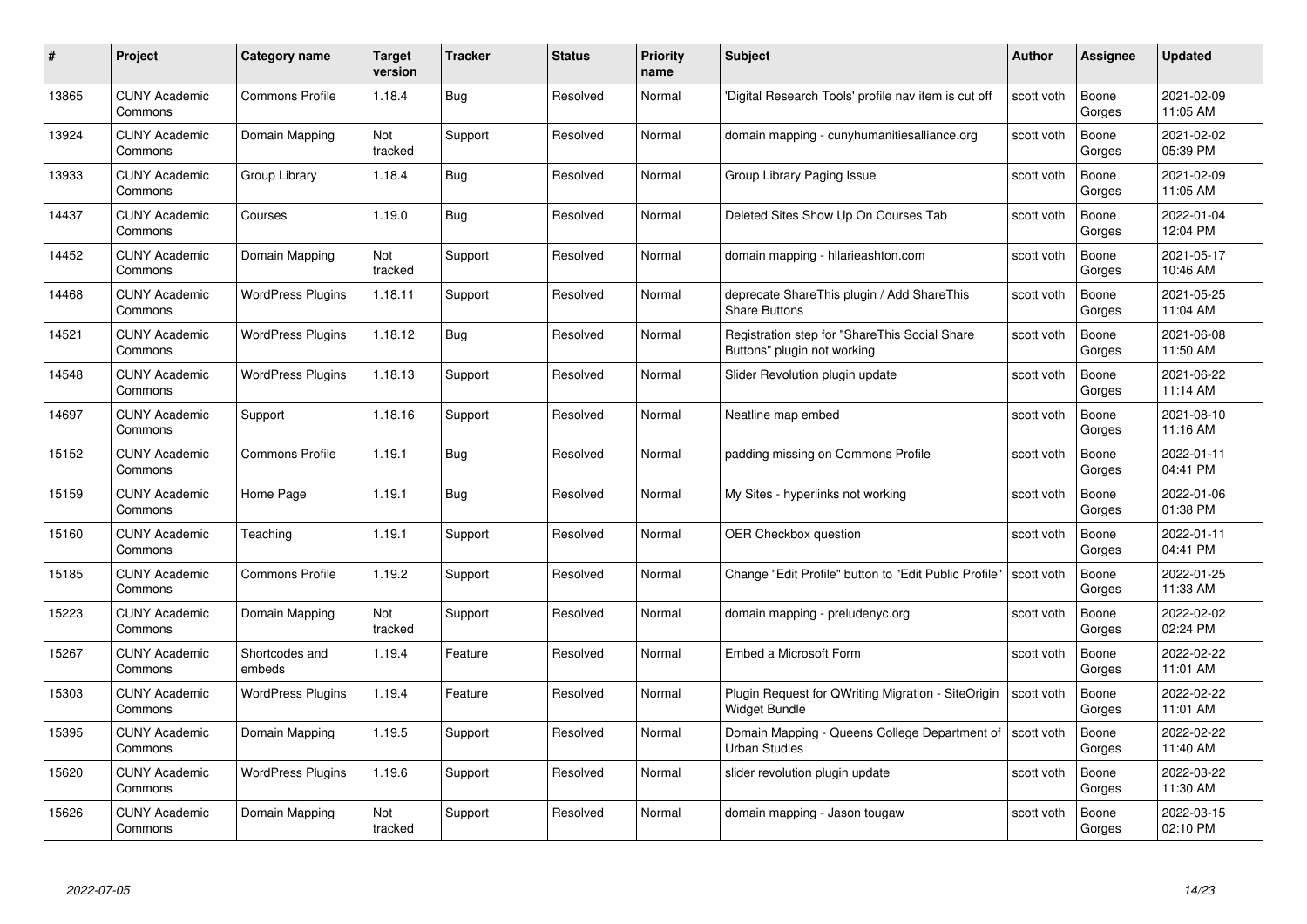| #     | Project                         | <b>Category name</b>       | Target<br>version | <b>Tracker</b> | <b>Status</b> | <b>Priority</b><br>name | <b>Subject</b>                                                         | <b>Author</b> | <b>Assignee</b> | <b>Updated</b>         |
|-------|---------------------------------|----------------------------|-------------------|----------------|---------------|-------------------------|------------------------------------------------------------------------|---------------|-----------------|------------------------|
| 15687 | <b>CUNY Academic</b><br>Commons | WordPress - Media          | 1.19.7            | Feature        | Resolved      | Normal                  | <b>Embed Microsoft Sway Content</b>                                    | scott voth    | Boone<br>Gorges | 2022-04-12<br>11:31 AM |
| 15788 | <b>CUNY Academic</b><br>Commons | Home Page                  | 1.19.7            | Bug            | Resolved      | Normal                  | long site titles on home page                                          | scott voth    | Boone<br>Gorges | 2022-04-12<br>11:31 AM |
| 15830 | <b>CUNY Academic</b><br>Commons | WordPress (misc)           | 1.19.7            | Feature        | Resolved      | Normal                  | zeemaps embed                                                          | scott voth    | Boone<br>Gorges | 2022-04-12<br>11:31 AM |
| 15965 | <b>CUNY Academic</b><br>Commons | Domain Mapping             | Not<br>tracked    | Support        | Resolved      | Normal                  | Domain Mapping - Joseph van der Naald                                  | scott voth    | Boone<br>Gorges | 2022-04-29<br>04:06 PM |
| 16167 | <b>CUNY Academic</b><br>Commons | Domain Mapping             |                   | Bug            | Resolved      | Normal                  | qcurban.org/loading issue                                              | scott voth    | Boone<br>Gorges | 2022-05-26<br>03:29 PM |
| 16170 | <b>CUNY Academic</b><br>Commons | <b>Blogs (BuddyPress)</b>  | 2.0.1             | Bug            | Resolved      | Normal                  | duplication of campus                                                  | scott voth    | Boone<br>Gorges | 2022-06-14<br>11:35 AM |
| 515   | <b>CUNY Academic</b><br>Commons | BuddyPress (misc)          | 1.2               | Feature        | Rejected      | Normal                  | TOC, Tags and a Tag Cloud for new BP "wiki-like"<br>plugin             | scott voth    | Boone<br>Gorges | 2011-02-11<br>05:47 PM |
| 529   | <b>CUNY Academic</b><br>Commons | BuddyPress (misc)          | 1.2               | Feature        | Rejected      | Normal                  | Paste Plain Text icon not working in BP "wiki"<br>plugin               | scott voth    | Boone<br>Gorges | 2011-02-18<br>01:25 PM |
| 530   | <b>CUNY Academic</b><br>Commons | BuddyPress (misc)          | $1.3$             | Feature        | Rejected      | Normal                  | Automatically generated Page urls for new BP wiki scott voth<br>plugin |               | Boone<br>Gorges | 2011-02-11<br>05:50 PM |
| 1947  | <b>CUNY Academic</b><br>Commons | WordPress (misc)           | 1.3.15            | Bug            | Rejected      | Normal                  | Inline Google Docs - SSL required                                      | scott voth    | Boone<br>Gorges | 2012-06-25<br>09:12 AM |
| 1948  | CUNY Academic<br>Commons        | WordPress (misc)           | 1.3.15            | Bug            | Rejected      | Normal                  | Verite Timeline plugin                                                 | scott voth    | Boone<br>Gorges | 2012-06-25<br>09:10 AM |
| 2056  | <b>CUNY Academic</b><br>Commons | Wiki                       |                   | Bug            | Rejected      | Normal                  | MediaWiki - Embedding Video Functionality<br>Seems Broken              | scott voth    | Boone<br>Gorges | 2016-05-31<br>12:16 PM |
| 3120  | <b>CUNY Academic</b><br>Commons | Domain Mapping             | Not<br>tracked    | Support        | Rejected      | Normal                  | Domain Mapping Request from Paul Julian Smith                          | scott voth    | Boone<br>Gorges | 2016-01-26<br>12:41 AM |
| 3198  | <b>CUNY Academic</b><br>Commons | <b>WordPress Plugins</b>   |                   | Support        | Rejected      | Normal                  | Revolution Slider plugin gets error when creating<br>"lavers'          | scott voth    | Boone<br>Gorges | 2014-05-21<br>09:57 PM |
| 3395  | <b>CUNY Academic</b><br>Commons | <b>Email Notifications</b> | Not<br>tracked    | Bug            | Rejected      | Normal                  | email notification not received                                        | scott voth    | Boone<br>Gorges | 2016-01-26<br>12:05 PM |
| 3500  | <b>CUNY Academic</b><br>Commons | WordPress (misc)           |                   | Support        | Rejected      | Normal                  | Invitation to Join Site Unsuccessful?                                  | scott voth    | Boone<br>Gorges | 2014-09-28<br>01:28 PM |
| 4841  | <b>CUNY Academic</b><br>Commons | Design                     | Future<br>release | Bug            | Rejected      | Normal                  | Font style on "Friends" Page seems different                           | scott voth    | Boone<br>Gorges | 2015-11-03<br>07:40 AM |
| 5493  | <b>CUNY Academic</b><br>Commons | <b>WordPress Plugins</b>   |                   | <b>Bug</b>     | Rejected      | Normal                  | Plugin Request - WP Data Tables                                        | scott voth    | Boone<br>Gorges | 2016-04-27<br>02:55 PM |
| 6905  | CUNY Academic<br>Commons        | Domain Mapping             | Not<br>tracked    | Support        | Rejected      | Normal                  | domain mapping - Approaching Dance conference                          | scott voth    | Boone<br>Gorges | 2017-11-15<br>11:09 AM |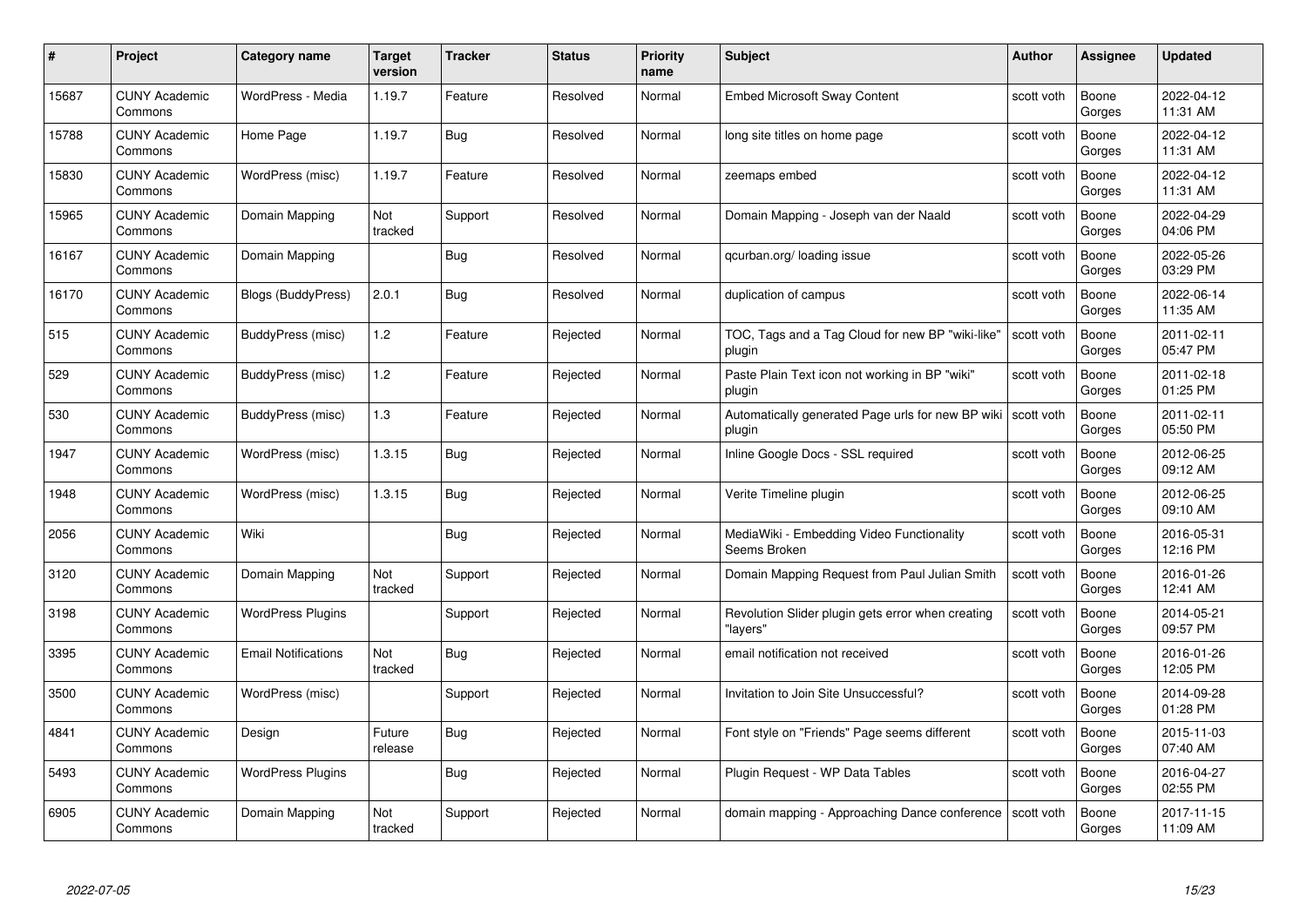| #     | Project                         | <b>Category name</b>        | Target<br>version | <b>Tracker</b> | <b>Status</b> | <b>Priority</b><br>name | <b>Subject</b>                                                          | Author     | Assignee        | <b>Updated</b>         |
|-------|---------------------------------|-----------------------------|-------------------|----------------|---------------|-------------------------|-------------------------------------------------------------------------|------------|-----------------|------------------------|
| 7883  | <b>CUNY Academic</b><br>Commons | <b>WordPress Plugins</b>    |                   | Feature        | Rejected      | Normal                  | plugin request                                                          | scott voth | Boone<br>Gorges | 2017-04-01<br>11:10 AM |
| 7892  | <b>CUNY Academic</b><br>Commons | Commons In A Box            |                   | <b>Bug</b>     | Rejected      | Normal                  | CBOX - Group widget filter links overlap widget<br>title                | scott voth | Boone<br>Gorges | 2017-04-04<br>10:16 AM |
| 13035 | <b>CUNY Academic</b><br>Commons | <b>BuddyPress Docs</b>      | 1.17.0            | Support        | Rejected      | Normal                  | Commons 1.17 and BP Docs - TinyMCE options<br>and layout                | scott voth | Boone<br>Gorges | 2020-07-14<br>02:21 PM |
| 13892 | <b>CUNY Academic</b><br>Commons | Performance                 |                   | <b>Bug</b>     | Rejected      | Normal                  | Sluggish Response Times                                                 | scott voth | Boone<br>Gorges | 2021-01-28<br>08:45 PM |
| 7289  | <b>CUNY Academic</b><br>Commons | <b>WordPress Plugins</b>    | Future<br>release | Support        | Abandoned     | Normal                  | OHMS - Metadata Synchronizer - Cynthia Tobar -<br><b>Oral Histories</b> | scott voth | Boone<br>Gorges | 2018-07-22<br>01:22 PM |
| 403   | <b>CUNY Academic</b><br>Commons | BuddyPress (misc)           | Future<br>release | Feature        | Duplicate     | Normal                  | Personalization of the Profile Page                                     | scott voth | Boone<br>Gorges | 2010-11-22<br>11:32 AM |
| 3935  | <b>CUNY Academic</b><br>Commons | WordPress (misc)            |                   | <b>Bug</b>     | Duplicate     | Normal                  | Member consistently gets blank page.php when<br>saving posts            | scott voth | Boone<br>Gorges | 2015-03-21<br>12:00 PM |
| 7894  | <b>CUNY Academic</b><br>Commons | Group Forums                |                   | <b>Bug</b>     | Duplicate     | Normal                  | Forum topics not showing former content                                 | scott voth | Boone<br>Gorges | 2017-04-02<br>06:30 PM |
| 8602  | <b>CUNY Academic</b><br>Commons | WordPress - Media           |                   | Support        | Duplicate     | Normal                  | Member not able to access Media tab on site                             | scott voth | Boone<br>Gorges | 2017-08-29<br>11:54 AM |
| 14733 | <b>CUNY Academic</b><br>Commons | Commons Profile             |                   | Support        | Duplicate     | Normal                  | Academic Interests UI                                                   | scott voth | Boone<br>Gorges | 2021-09-15<br>10:52 PM |
| 519   | <b>CUNY Academic</b><br>Commons | <b>BuddyPress Docs</b>      | Future<br>release | Feature        | Assigned      | Low                     | TOC for individual docs - for new BP "wiki-like"<br>plugin              | scott voth | Boone<br>Gorges | 2015-11-09<br>05:54 PM |
| 528   | <b>CUNY Academic</b><br>Commons | BuddyPress (misc)           | 1.2               | <b>Bug</b>     | Resolved      | Low                     | Delete pages using new BP "wiki" plugin?                                | scott voth | Boone<br>Gorges | 2011-03-25<br>11:13 AM |
| 535   | <b>CUNY Academic</b><br>Commons | WordPress (misc)            | 1.1.10            | Bug            | Resolved      | Low                     | Unable to Activate "Apture" Plugin on new blog                          | scott voth | Boone<br>Gorges | 2011-03-08<br>08:45 PM |
| 2581  | <b>CUNY Academic</b><br>Commons | WordPress (misc)            | 1.6.3             | <b>Bug</b>     | Resolved      | Low                     | <b>Blog Deleted?</b>                                                    | scott voth | Boone<br>Gorges | 2014-05-12<br>02:46 PM |
| 516   | <b>CUNY Academic</b><br>Commons | BuddyPress (misc)           | 1.2               | Feature        | Rejected      | Low                     | Embedding video on new BP "wiki-like" plugin                            | scott voth | Boone<br>Gorges | 2011-02-11<br>05:48 PM |
| 2849  | <b>CUNY Academic</b><br>Commons | BuddyPress (misc)           | 1.6               | Design/UX      | Duplicate     | Low                     | User Experience - Changing Avatar                                       | scott voth | Boone<br>Gorges | 2014-03-27<br>03:08 PM |
| 10354 | <b>CUNY Academic</b><br>Commons | <b>Public Portfolio</b>     | Future<br>release | Feature        | New           | Normal                  | Opt out of Having a Profile Page                                        | scott voth | Chris Stein     | 2020-05-12<br>10:43 AM |
| 5827  | <b>CUNY Academic</b><br>Commons | <b>Public Portfolio</b>     | Future<br>release | <b>Bug</b>     | Assigned      | Normal                  | Academic Interests square bracket links not<br>working                  | scott voth | Chris Stein     | 2016-08-11<br>11:59 PM |
| 11671 | <b>CUNY Academic</b><br>Commons | Information<br>Architecture |                   | Design/UX      | Resolved      | Normal                  | Commons Home Page Access                                                | scott voth | Chris Stein     | 2019-07-30<br>04:39 PM |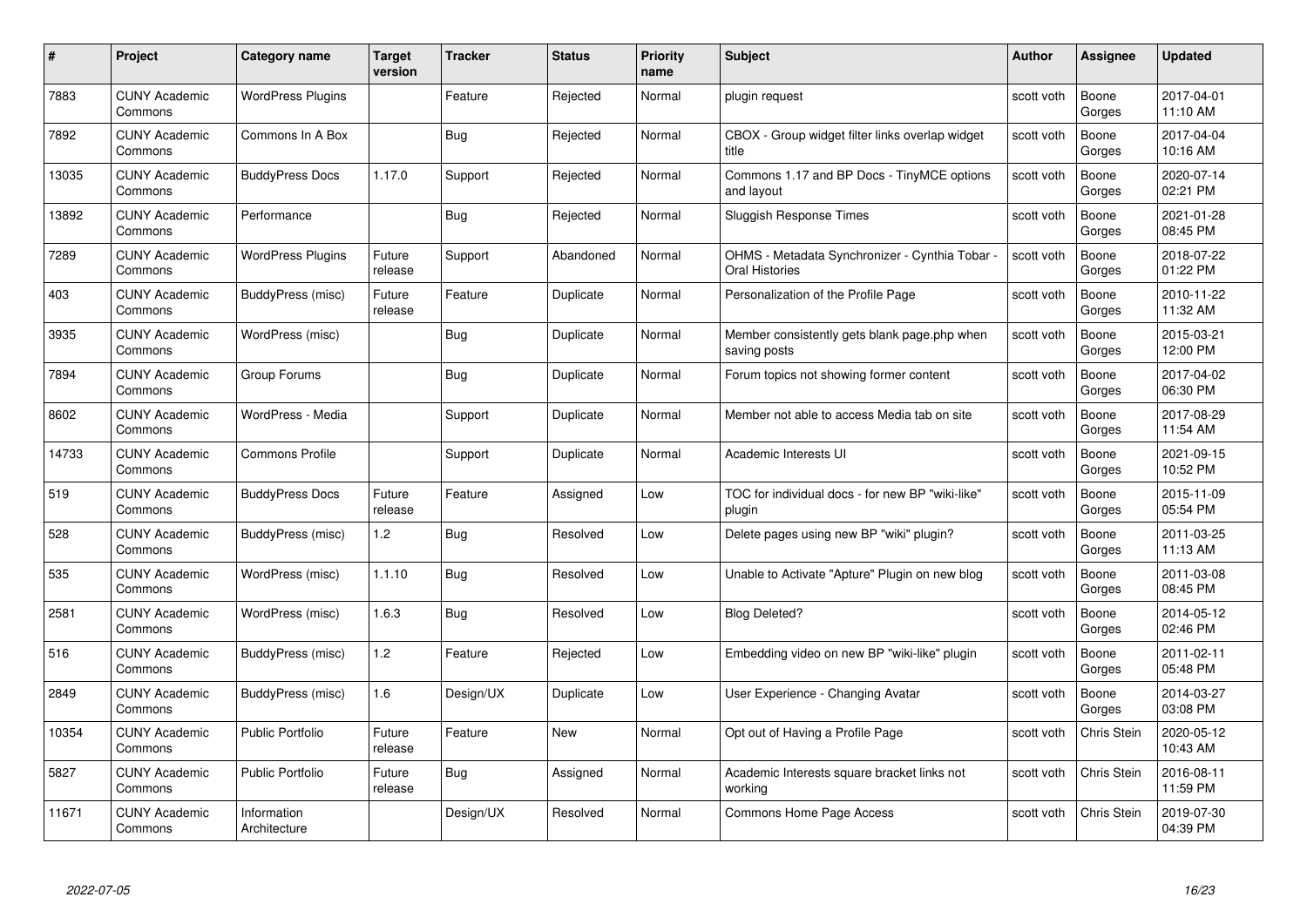| #     | Project                         | Category name                     | Target<br>version | <b>Tracker</b> | <b>Status</b> | <b>Priority</b><br>name | <b>Subject</b>                                                                  | Author     | <b>Assignee</b>   | <b>Updated</b>         |
|-------|---------------------------------|-----------------------------------|-------------------|----------------|---------------|-------------------------|---------------------------------------------------------------------------------|------------|-------------------|------------------------|
| 7955  | <b>CUNY Academic</b><br>Commons | <b>User Experience</b>            |                   | Design/UX      | Rejected      | Normal                  | Groups and Sites tabs                                                           | scott voth | Chris Stein       | 2017-10-11<br>11:31 AM |
| 4438  | <b>CUNY Academic</b><br>Commons | Events                            | Future<br>release | Bug            | Assigned      | Normal                  | Events Calendar - Export Recurring Events                                       | scott voth | Daniel Jones      | 2016-05-23<br>04:25 PM |
| 3531  | <b>CUNY Academic</b><br>Commons | Home Page                         | 1.7               | Feature        | Resolved      | Normal                  | Let Users Hover over Hero Slides to Stop<br>Animation                           | scott voth | Daniel Jones      | 2014-10-13<br>05:43 PM |
| 4019  | <b>CUNY Academic</b><br>Commons | <b>WordPress Themes</b>           | Not<br>tracked    | Support        | Resolved      | Normal                  | WP Site Display Issue                                                           | scott voth | Daniel Jones      | 2015-05-10<br>12:33 PM |
| 4143  | <b>CUNY Academic</b><br>Commons | <b>WordPress Themes</b>           | Not<br>tracked    | Bug            | Resolved      | Normal                  | Issues after Canvas Update - Help & Support /<br>Codex                          | scott voth | Daniel Jones      | 2015-08-10<br>02:44 PM |
| 4526  | <b>CUNY Academic</b><br>Commons | Homepage Slides                   | 1.8.11            | Bug            | Resolved      | Normal                  | Mousing Over Hero Slide does not stop Animation                                 | scott voth | Daniel Jones      | 2015-09-18<br>03:53 PM |
| 4713  | <b>CUNY Academic</b><br>Commons | <b>WordPress Themes</b>           | Not<br>tracked    | Support        | Resolved      | Normal                  | academia theme issues                                                           | scott voth | Daniel Jones      | 2016-01-26<br>04:53 PM |
| 6178  | <b>CUNY Academic</b><br>Commons | <b>WordPress Plugins</b>          |                   | Bug            | Rejected      | Normal                  | Social Sharing via JetPack Not Working                                          | scott voth | Daniel Jones      | 2017-05-01<br>10:24 PM |
| 1444  | <b>CUNY Academic</b><br>Commons | WordPress (misc)                  | Future<br>release | Feature        | Resolved      | Normal                  | Plugin Request: Google Analytics For WordPress                                  | scott voth | Dominic<br>Giglio | 2012-07-14<br>09:28 AM |
| 2080  | <b>CUNY Academic</b><br>Commons | WordPress (misc)                  | 1.5.21            | Feature        | Resolved      | Normal                  | Upgrade Woo Canvas to Current Version (5.0) -<br>Responsive                     | scott voth | Dominic<br>Giglio | 2014-03-12<br>01:42 PM |
| 2112  | <b>CUNY Academic</b><br>Commons | WordPress (misc)                  | 1.4.5             | <b>Bug</b>     | Resolved      | Normal                  | Codex Slider getting a jquery error                                             | scott voth | Dominic<br>Giglio | 2012-09-18<br>06:38 PM |
| 2190  | <b>CUNY Academic</b><br>Commons | WordPress (misc)                  | Not<br>tracked    | Support        | Resolved      | Normal                  | reset "dlbaker.commons.gc.cuny.edu"                                             | scott voth | Dominic<br>Giglio | 2012-11-14<br>03:59 PM |
| 2332  | <b>CUNY Academic</b><br>Commons | WordPress (misc)                  | 1.4.20            | <b>Bug</b>     | Resolved      | Normal                  | Arras Theme Slider gets jquery error                                            | scott voth | Dominic<br>Giglio | 2013-03-01<br>07:55 PM |
| 2982  | <b>CUNY Academic</b><br>Commons | <b>WordPress Themes</b>           | 1.5.21            | Bug            | Resolved      | Normal                  | Sliders are broken on Woo Canvas theme                                          | scott voth | Dominic<br>Giglio | 2014-03-12<br>01:41 PM |
| 1257  | <b>CUNY Academic</b><br>Commons | BuddyPress (misc)                 | 1.4               | Bug            | Resolved      | Low                     | Next Page Navigation missing at bottom of page<br>when looking at Group Members | scott voth | Dominic<br>Giglio | 2012-03-12<br>02:55 PM |
| 367   | <b>CUNY Academic</b><br>Commons | Wiki                              |                   | Feature        | Rejected      | Low                     | Wiki Search                                                                     | scott voth | Dominic<br>Giglio | 2016-05-31<br>12:16 PM |
| 10104 | <b>CUNY Academic</b><br>Commons | <b>WordPress Plugins</b>          | 1.13.8            | Support        | Resolved      | Normal                  | Plugin request - Advanced Custom Fields PRO                                     | scott voth | <b>Fred Meyer</b> | 2018-08-29<br>05:39 PM |
| 10107 | <b>CUNY Academic</b><br>Commons | <b>WordPress Plugins</b>          | 1.13.8            | Support        | Resolved      | Normal                  | Plugin request - WP Featherlight                                                | scott voth | <b>Fred Meyer</b> | 2018-08-29<br>05:39 PM |
| 13312 | CUNY Academic<br>Commons        | <b>WordPress</b><br>(Permissions) | 1.18.8            | Support        | Resolved      | Normal                  | Site Header Issue Using Teaching Template                                       | scott voth | Jeremy Felt       | 2021-04-13<br>11:21 AM |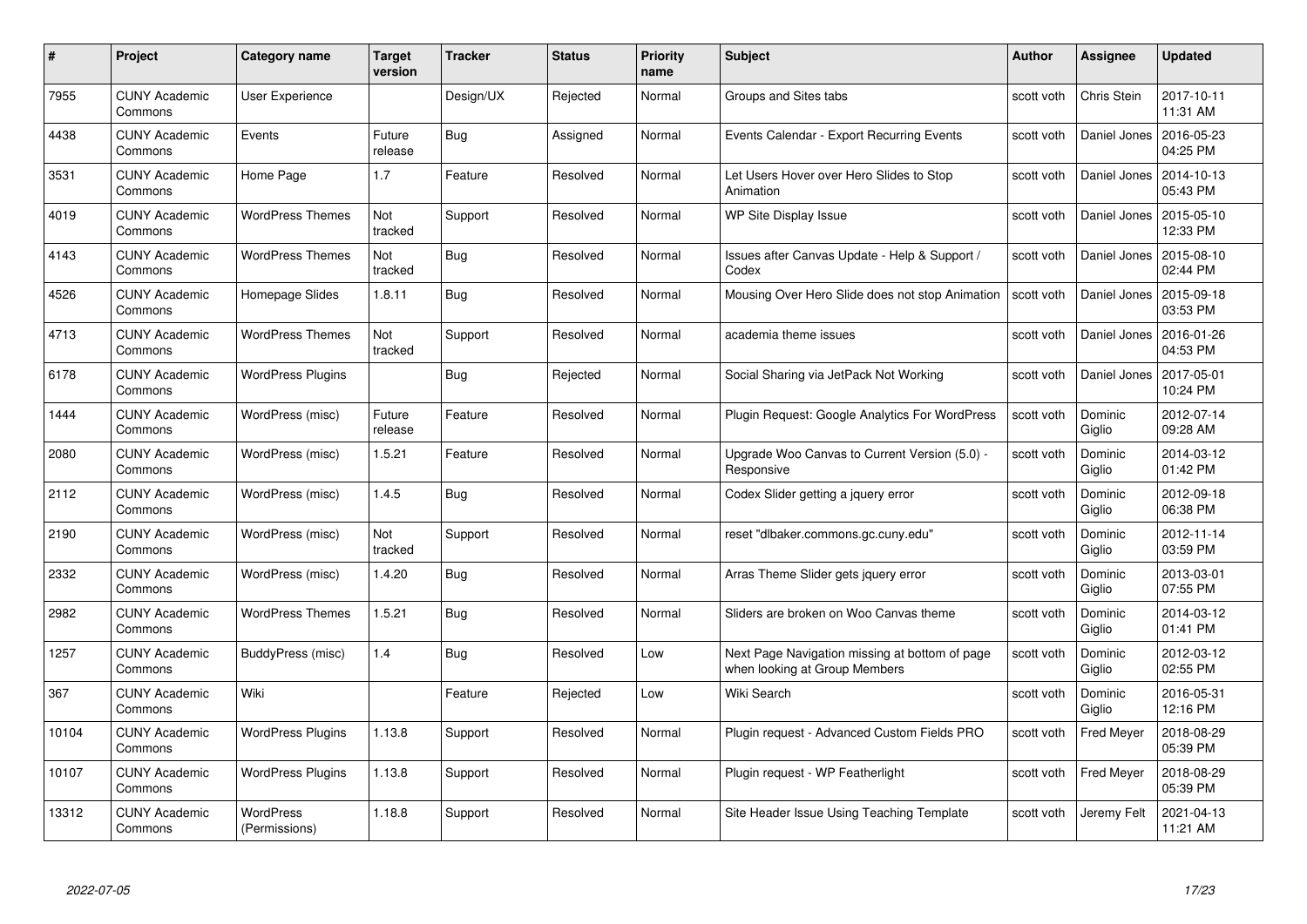| #     | Project                         | <b>Category name</b>    | <b>Target</b><br>version | <b>Tracker</b> | <b>Status</b>        | <b>Priority</b><br>name | <b>Subject</b>                                                 | <b>Author</b> | <b>Assignee</b>    | <b>Updated</b>         |
|-------|---------------------------------|-------------------------|--------------------------|----------------|----------------------|-------------------------|----------------------------------------------------------------|---------------|--------------------|------------------------|
| 13060 | <b>CUNY Academic</b><br>Commons | Site cloning            | 1.17.3                   | Bug            | Rejected             | Normal                  | Commons 1.17 clone issue                                       | scott voth    | Jeremy Felt        | 2020-09-01<br>03:10 PM |
| 13088 | <b>CUNY Academic</b><br>Commons | Site cloning            | 1.17.0                   | Bug            | Rejected             | Normal                  | Commons 1.17 creating group $+$ site                           | scott voth    | Jeremy Felt        | 2020-07-27<br>01:56 PM |
| 12246 | <b>CUNY Academic</b><br>Commons | Domain Mapping          | Not<br>tracked           | Support        | Resolved             | Normal                  | domain mapping - Sam Neylon                                    | scott voth    | Lihua Wang         | 2020-01-06<br>10:55 AM |
| 12407 | <b>CUNY Academic</b><br>Commons | Domain Mapping          | Not<br>tracked           | Support        | Resolved             | Normal                  | Domain Mapping - district15parproject.org                      | scott voth    | Lihua Wang         | 2020-02-14<br>10:38 AM |
| 12392 | <b>CUNY Academic</b><br>Commons | Help/Codex              | Not<br>tracked           | Documentation  | <b>New</b>           | Normal                  | Updates to Common Commons Questions on<br>Help Page            | scott voth    | Margaret<br>Galvan | 2020-02-11<br>10:53 AM |
| 3424  | <b>CUNY Academic</b><br>Commons | WordPress (misc)        | Not<br>tracked           | Support        | Resolved             | Urgent                  | Getting "Error establishing a database connection"             | scott voth    | <b>Matt Gold</b>   | 2016-01-26<br>12:06 PM |
| 3528  | <b>CUNY Academic</b><br>Commons | Server                  | Not<br>tracked           | <b>Bug</b>     | Resolved             | High                    | Slow Response Time                                             | scott voth    | Matt Gold          | 2016-01-26<br>05:11 PM |
| 11277 | <b>CUNY Academic</b><br>Commons | <b>WordPress Themes</b> | 1.14.10                  | Support        | Resolved             | High                    | Bridge Theme is broken                                         | scott voth    | Matt Gold          | 2019-03-28<br>10:07 AM |
| 10839 | <b>CUNY Academic</b><br>Commons | About page              | Not<br>tracked           | Support        | New                  | Normal                  | <b>Mission Statement Needs Revision</b>                        | scott voth    | <b>Matt Gold</b>   | 2018-12-26<br>10:58 AM |
| 11493 | <b>CUNY Academic</b><br>Commons | Domain Mapping          | Not<br>tracked           | Support        | Reporter<br>Feedback | Normal                  | Domain Mapping Request - Talia Schaffer                        | scott voth    | Matt Gold          | 2019-08-06<br>08:39 AM |
| 592   | <b>CUNY Academic</b><br>Commons | WordPress (misc)        | Not<br>tracked           | <b>Bug</b>     | Resolved             | Normal                  | Trouble adding new user to Blog                                | scott voth    | <b>Matt Gold</b>   | 2011-02-19<br>04:39 PM |
| 3067  | <b>CUNY Academic</b><br>Commons | <b>WordPress Themes</b> |                          | Bug            | Resolved             | Normal                  | Twenty Fourteen Theme Not Available                            | scott voth    | <b>Matt Gold</b>   | 2014-02-22<br>11:35 AM |
| 3087  | <b>CUNY Academic</b><br>Commons |                         | Not<br>tracked           | Support        | Resolved             | Normal                  | Purchase Snag It Software for Community<br><b>Facilitators</b> | scott voth    | Matt Gold          | 2016-01-26<br>05:13 PM |
| 3182  | <b>CUNY Academic</b><br>Commons | Domain Mapping          | Not<br>tracked           | Support        | Resolved             | Normal                  | domain mapping request - muphyinstituteblog.org                | scott voth    | <b>Matt Gold</b>   | 2014-05-01<br>01:12 PM |
| 3551  | CUNY Academic<br>Commons        | Server                  | Not<br>tracked           | Bug            | Resolved             | Normal                  | Slow Response Time                                             | scott voth    | Matt Gold          | 2014-11-11<br>02:31 PM |
| 3635  | <b>CUNY Academic</b><br>Commons | Domain Mapping          | Not<br>tracked           | Support        | Resolved             | Normal                  | Domain Mapping Request - Keith Miyake                          | scott voth    | Matt Gold          | 2014-11-10<br>08:15 PM |
| 3702  | <b>CUNY Academic</b><br>Commons | <b>WordPress Themes</b> |                          | Support        | Resolved             | Normal                  | access the Old Paper Theme                                     | scott voth    | <b>Matt Gold</b>   | 2014-12-09<br>09:21 AM |
| 3713  | <b>CUNY Academic</b><br>Commons | Server                  |                          | Support        | Resolved             | Normal                  | Slow Response Time                                             | scott voth    | Matt Gold          | 2014-12-13<br>04:25 PM |
| 4571  | CUNY Academic<br>Commons        | Domain Mapping          | Not<br>tracked           | Support        | Resolved             | Normal                  | Domain Mapping Request - Courtney Drayer                       | scott voth    | Matt Gold          | 2015-09-16<br>05:19 PM |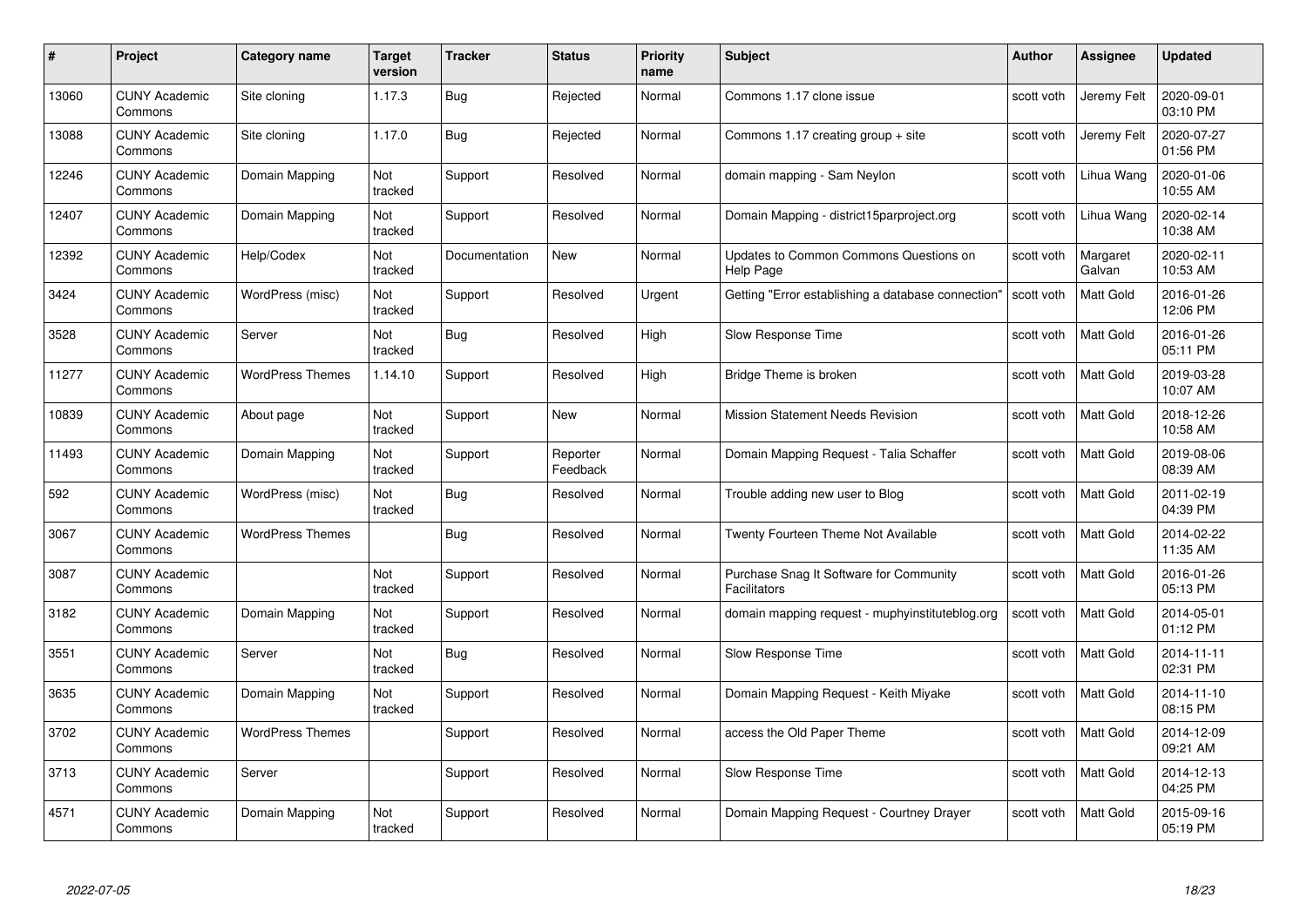| #     | Project                         | Category name                         | Target<br>version | <b>Tracker</b> | <b>Status</b> | <b>Priority</b><br>name | <b>Subject</b>                                              | <b>Author</b> | <b>Assignee</b>  | <b>Updated</b>         |
|-------|---------------------------------|---------------------------------------|-------------------|----------------|---------------|-------------------------|-------------------------------------------------------------|---------------|------------------|------------------------|
| 5846  | <b>CUNY Academic</b><br>Commons | Membership                            |                   | Support        | Resolved      | Normal                  | Add Undergraduate Member to the Commons                     | scott voth    | <b>Matt Gold</b> | 2016-07-27<br>08:28 AM |
| 6135  | <b>CUNY Academic</b><br>Commons | Domain Mapping                        | Not<br>tracked    | Support        | Resolved      | Normal                  | domain mapping - Patrick Sweeney                            | scott voth    | Matt Gold        | 2016-10-12<br>11:41 AM |
| 6181  | <b>CUNY Academic</b><br>Commons | Membership                            |                   | Support        | Resolved      | Normal                  | Membership Request - Hunter Alum                            | scott voth    | Matt Gold        | 2016-10-10<br>06:43 PM |
| 10170 | <b>CUNY Academic</b><br>Commons | Non-CUNY sign up<br>codes             | Not<br>tracked    | Support        | Resolved      | Normal                  | Non CUNY Membership request                                 | scott voth    | Matt Gold        | 2018-08-17<br>02:28 PM |
| 10180 | <b>CUNY Academic</b><br>Commons | Domain Mapping                        | 1.13.8            | Support        | Resolved      | Normal                  | domain mapping request - Kelle Cruz                         | scott voth    | <b>Matt Gold</b> | 2018-08-29<br>03:23 PM |
| 10796 | <b>CUNY Academic</b><br>Commons | Domain Mapping                        | Not<br>tracked    | Support        | Resolved      | Normal                  | domain mapping request - BMCC OER                           | scott voth    | <b>Matt Gold</b> | 2018-12-06<br>07:47 PM |
| 10860 | <b>CUNY Academic</b><br>Commons | Domain Mapping                        | Not<br>tracked    | Support        | Resolved      | Normal                  | domain mapping for Leah Feder                               | scott voth    | Matt Gold        | 2019-01-10<br>01:37 PM |
| 11591 | <b>CUNY Academic</b><br>Commons | <b>Internal Tools and</b><br>Workflow | Not<br>tracked    | Support        | Resolved      | Normal                  | Get Licence for Camtasia                                    | scott voth    | Matt Gold        | 2019-07-16<br>11:27 AM |
| 12236 | <b>CUNY Academic</b><br>Commons | Domain Mapping                        | Not<br>tracked    | Support        | Resolved      | Normal                  | domain mapping request - johnbrenkman.com                   | scott voth    | <b>Matt Gold</b> | 2019-12-27<br>09:32 AM |
| 12878 | <b>CUNY Academic</b><br>Commons | Domain Mapping                        | Not<br>tracked    | Support        | Resolved      | Normal                  | Domain Mapping request - Lidia Hernandez Tapia              | scott voth    | Matt Gold        | 2020-06-05<br>12:58 PM |
| 13004 | <b>CUNY Academic</b><br>Commons | Domain Mapping                        | Not<br>tracked    | <b>Bug</b>     | Resolved      | Normal                  | Domain Mapping request - Wole                               | scott voth    | Matt Gold        | 2020-07-07<br>12:02 PM |
| 13440 | <b>CUNY Academic</b><br>Commons | Domain Mapping                        | Not<br>tracked    | Support        | Resolved      | Normal                  | Domain mapping for morrisjustice.org                        | scott voth    | Matt Gold        | 2020-10-13<br>02:54 PM |
| 15253 | <b>CUNY Academic</b><br>Commons | Domain Mapping                        | Not<br>tracked    | Support        | Resolved      | Normal                  | domain mapping - segal film festival                        | scott voth    | Matt Gold        | 2022-02-04<br>11:29 AM |
| 16227 | <b>CUNY Academic</b><br>Commons | Domain Mapping                        | Not<br>tracked    | Support        | Resolved      | Normal                  | domain mapping - Sruthi Atmakur-Javdekar                    | scott voth    | Matt Gold        | 2022-06-15<br>02:34 PM |
| 1242  | <b>CUNY Academic</b><br>Commons | <b>WordPress Themes</b>               |                   | Feature        | Rejected      | Normal                  | Theme request: Woo Theme "Teamster"                         | scott voth    | Matt Gold        | 2016-10-24<br>11:41 AM |
| 3098  | <b>CUNY Academic</b><br>Commons | <b>UserVoice</b>                      | Not<br>tracked    | Support        | Rejected      | Normal                  | Access to UserVoice                                         | scott voth    | Matt Gold        | 2016-01-26<br>11:36 AM |
| 3641  | <b>CUNY Academic</b><br>Commons | <b>WordPress Themes</b>               |                   | Support        | Rejected      | Normal                  | New Theme Request: Outspoken (a premium WP<br>Shower theme) | scott voth    | <b>Matt Gold</b> | 2014-11-18<br>08:08 PM |
| 5270  | <b>CUNY Academic</b><br>Commons | Server                                |                   | Support        | Rejected      | Normal                  | Slow Response Time                                          | scott voth    | Matt Gold        | 2016-02-27<br>08:34 PM |
| 12313 | CUNY Academic<br>Commons        | Domain Mapping                        | Not<br>tracked    | Support        | Duplicate     | Normal                  | domain mapping - laurenspradlin.info                        | scott voth    | Matt Gold        | 2020-01-21<br>06:02 PM |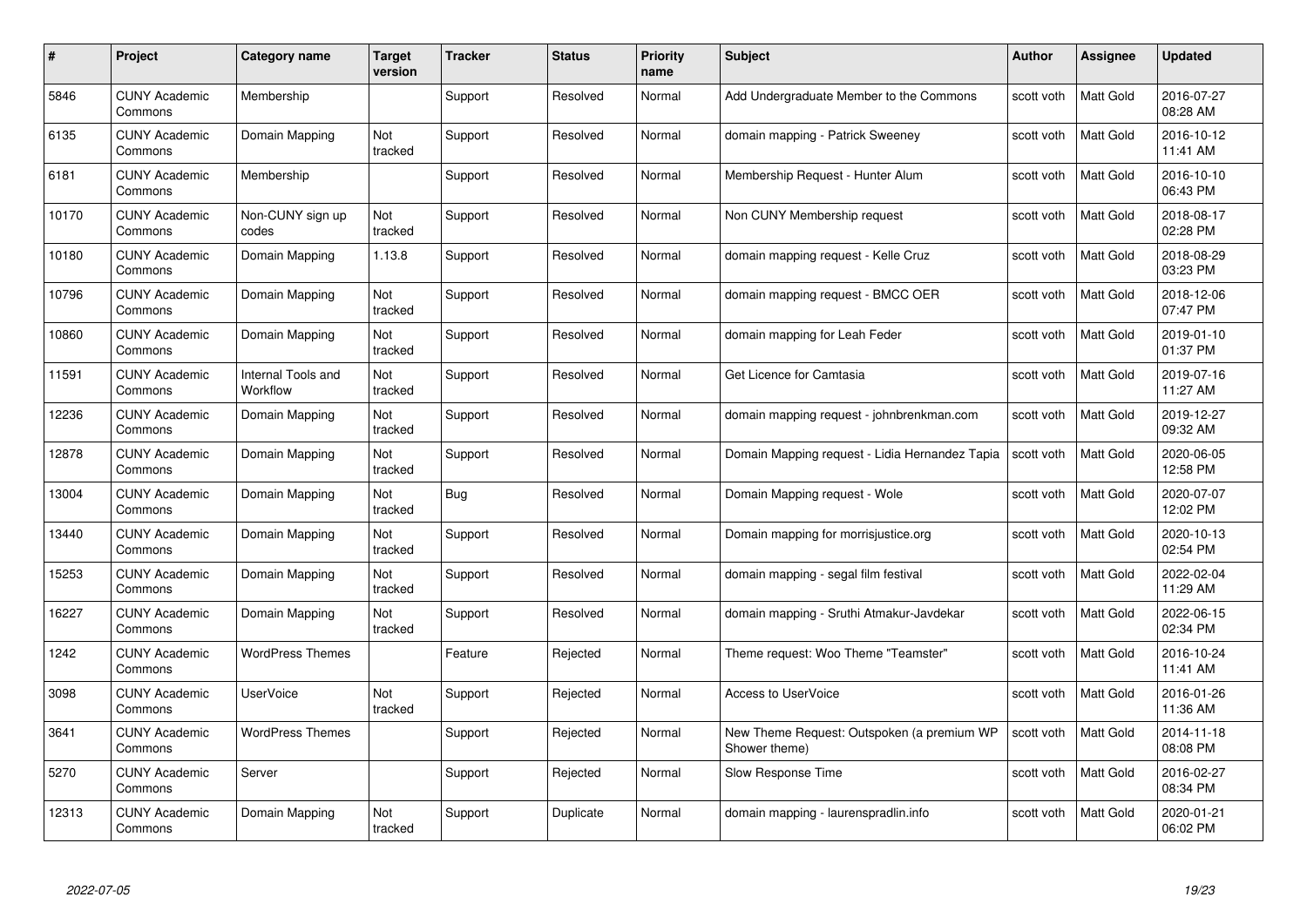| #     | Project                         | <b>Category name</b>       | Target<br>version | <b>Tracker</b> | <b>Status</b>        | <b>Priority</b><br>name | <b>Subject</b>                                                                          | <b>Author</b> | <b>Assignee</b>       | <b>Updated</b>         |
|-------|---------------------------------|----------------------------|-------------------|----------------|----------------------|-------------------------|-----------------------------------------------------------------------------------------|---------------|-----------------------|------------------------|
| 536   | <b>CUNY Academic</b><br>Commons | WordPress (misc)           | Not<br>tracked    | Feature        | Resolved             | Low                     | Generate statistics on themes used by Commons<br>bloggers                               | scott voth    | <b>Matt Gold</b>      | 2011-02-20<br>12:44 PM |
| 11393 | <b>CUNY Academic</b><br>Commons |                            | Not<br>tracked    | Publicity      | New                  | Normal                  | After 1.15 release, ceate a hero slide and post<br>about adding a site to a group       | scott voth    | Patrick<br>Sweeney    | 2019-05-14<br>10:32 AM |
| 3753  | <b>CUNY Academic</b><br>Commons | Domain Mapping             | Not<br>tracked    | Support        | Resolved             | High                    | Domain mapping request - Sujatha Fernandes                                              | scott voth    | Raymond<br>Hoh        | 2015-11-30<br>03:11 PM |
| 15810 | <b>CUNY Academic</b><br>Commons | Domain Mapping             | Not<br>tracked    | Bug            | Resolved             | High                    | News Literacy Matters site loading over and over<br>using Chrome                        | scott voth    | Raymond<br><b>Hoh</b> | 2022-04-05<br>10:09 AM |
| 3492  | <b>CUNY Academic</b><br>Commons | <b>WordPress Themes</b>    | Future<br>release | Support        | Assigned             | Normal                  | Add CBOX theme to the Commons                                                           | scott voth    | Raymond<br>Hoh        | 2014-10-08<br>05:55 PM |
| 13946 | <b>CUNY Academic</b><br>Commons | <b>WordPress Plugins</b>   | 2.1.0             | Support        | Assigned             | Normal                  | <b>Custom Embed handler For OneDrive files</b>                                          | scott voth    | Raymond<br>Hoh        | 2022-05-26<br>10:46 AM |
| 16245 | <b>CUNY Academic</b><br>Commons | WordPress (misc)           |                   | Bug            | Reporter<br>Feedback | Normal                  | Save Button missing on WordPress Profile page                                           | scott voth    | Raymond<br>Hoh        | 2022-06-16<br>03:09 PM |
| 1173  | <b>CUNY Academic</b><br>Commons | Group Blogs                | 1.17.0            | Support        | Resolved             | Normal                  | Avatars for group blogs should fall back on group<br>avatar, not admin user's           | scott voth    | Raymond<br>Hoh        | 2020-07-14<br>01:05 PM |
| 3522  | <b>CUNY Academic</b><br>Commons | My Commons                 | 1.7               | Bug            | Resolved             | Normal                  | 1.7 Testing - Delete button not working on My<br>Commons                                | scott voth    | Raymond<br><b>Hoh</b> | 2014-10-08<br>03:13 PM |
| 4419  | <b>CUNY Academic</b><br>Commons | <b>WordPress Plugins</b>   | 1.8.8             | Support        | Resolved             | Normal                  | Activate "WordPress Importer" by Default                                                | scott voth    | Raymond<br>Hoh        | 2015-08-11<br>08:29 PM |
| 4524  | <b>CUNY Academic</b><br>Commons | Events                     | 1.9               | Feature        | Resolved             | Normal                  | Create a iCal Feed for Events Calendar                                                  | scott voth    | Raymond<br>Hoh        | 2015-11-09<br>12:55 PM |
| 6184  | <b>CUNY Academic</b><br>Commons | commonsinabox.org          | Not<br>tracked    | Bug            | Resolved             | Normal                  | CBOX Confirm User Registration plugin                                                   | scott voth    | Raymond<br><b>Hoh</b> | 2018-09-12<br>01:50 PM |
| 6536  | <b>CUNY Academic</b><br>Commons | <b>Email Notifications</b> | 1.10              | <b>Bug</b>     | Resolved             | Normal                  | HTML not rendering (Sunday, 12:30 - 1:15PM) -<br>Commons 1.10 Testing                   | scott voth    | Raymond<br>Hoh        | 2016-11-07<br>10:49 AM |
| 6542  | <b>CUNY Academic</b><br>Commons | Group Forums               | 1.10              | <b>Bug</b>     | Resolved             | Normal                  | Embedded image's caption is not rendering -<br>Commons 1.10 testing                     | scott voth    | Raymond<br>Hoh        | 2016-11-01<br>10:59 AM |
| 9878  | CUNY Academic<br>Commons        | <b>WordPress Plugins</b>   | 1.13.3            | Support        | Resolved             | Normal                  | Popup Maker plugin problems                                                             | scott voth    | Raymond<br><b>Hoh</b> | 2018-06-06<br>10:44 AM |
| 10051 | <b>CUNY Academic</b><br>Commons | <b>Email Notifications</b> | 1.13.8            | Bug            | Resolved             | Normal                  | Tweets and email notifications are not being<br>generated from posts on OpenAtCUNY site | scott voth    | Raymond<br><b>Hoh</b> | 2018-08-28<br>12:08 PM |
| 10792 | <b>CUNY Academic</b><br>Commons | <b>WordPress Plugins</b>   | 1.14.2            | Support        | Resolved             | Normal                  | sexgenlabs site - Elementor + Glossary + creative<br>commons license widget             | scott voth    | Raymond<br><b>Hoh</b> | 2018-12-11<br>11:14 AM |
| 11036 | <b>CUNY Academic</b><br>Commons | <b>WordPress Plugins</b>   | 1.14.6            | Feature        | Resolved             | Normal                  | Voicethread embed support                                                               | scott voth    | Raymond<br><b>Hoh</b> | 2019-02-12<br>11:28 AM |
| 11037 | <b>CUNY Academic</b><br>Commons | <b>WordPress Plugins</b>   | 1.14.6            | Feature        | Resolved             | Normal                  | Padlet embeds                                                                           | scott voth    | Raymond<br>Hoh        | 2019-02-12<br>11:28 AM |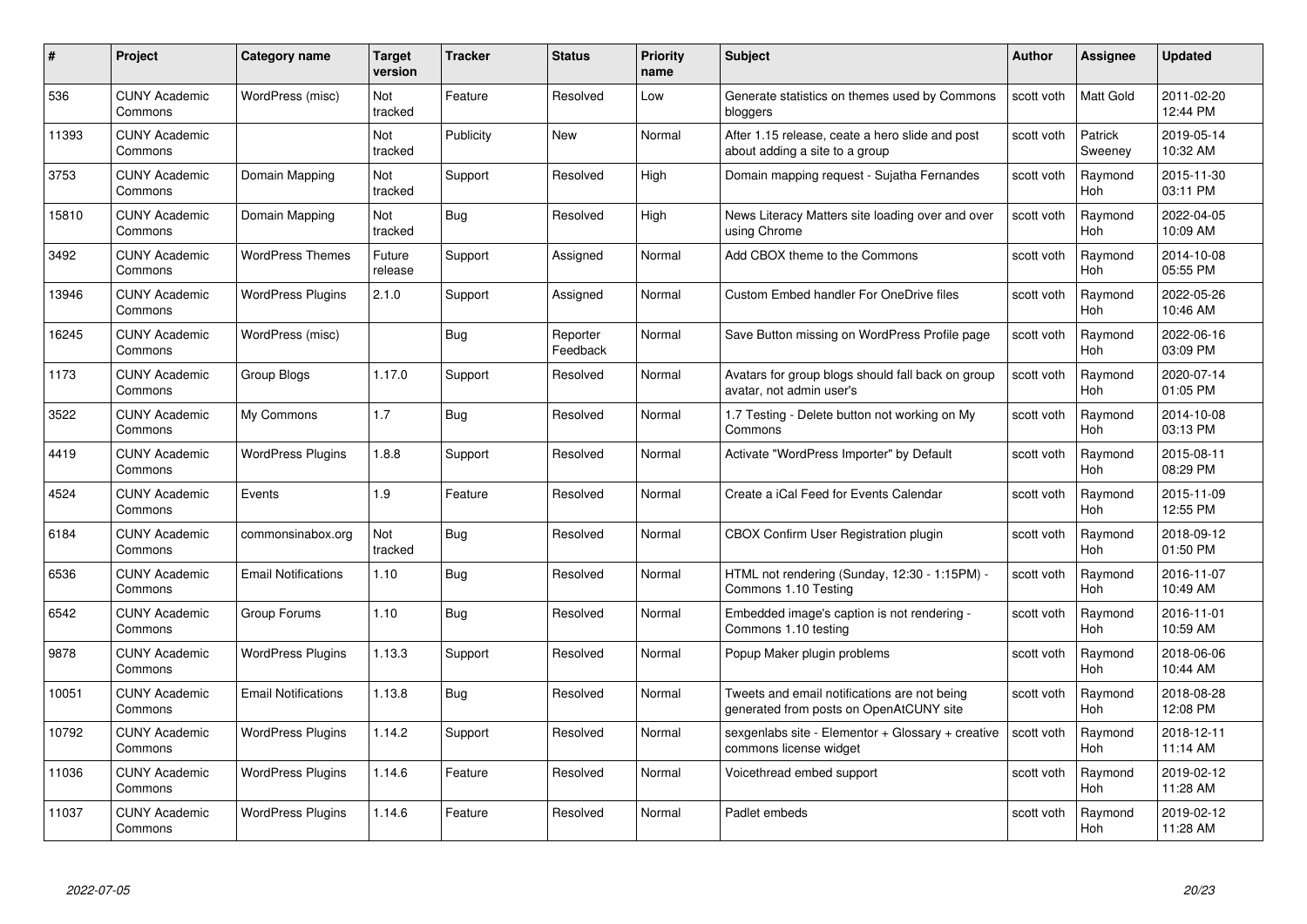| #     | Project                         | <b>Category name</b>     | Target<br>version | <b>Tracker</b> | <b>Status</b> | <b>Priority</b><br>name | <b>Subject</b>                                                     | <b>Author</b> | <b>Assignee</b>       | <b>Updated</b>         |
|-------|---------------------------------|--------------------------|-------------------|----------------|---------------|-------------------------|--------------------------------------------------------------------|---------------|-----------------------|------------------------|
| 11038 | <b>CUNY Academic</b><br>Commons | <b>WordPress Plugins</b> | 1.14.6            | Feature        | Resolved      | Normal                  | Sutori question                                                    | scott voth    | Raymond<br><b>Hoh</b> | 2019-02-12<br>11:28 AM |
| 11135 | <b>CUNY Academic</b><br>Commons | WordPress (misc)         | 1.14.7            | Support        | Resolved      | Normal                  | Add Handler for Piktochart                                         | scott voth    | Raymond<br><b>Hoh</b> | 2019-02-26<br>02:04 PM |
| 11500 | <b>CUNY Academic</b><br>Commons | Onboarding               | 1.15.4            | Support        | Resolved      | Normal                  | Fix Outdated content and links on intro page                       | scott voth    | Raymond<br>Hoh        | 2019-06-25<br>04:22 PM |
| 11506 | <b>CUNY Academic</b><br>Commons | Homepage Slides          | 1.15.5            | <b>Bug</b>     | Resolved      | Normal                  | Home Page Slideshow - blank slide                                  | scott voth    | Raymond<br>Hoh        | 2019-07-09<br>02:33 PM |
| 11629 | <b>CUNY Academic</b><br>Commons | Domain Mapping           | Not<br>tracked    | Support        | Resolved      | Normal                  | domain mapping request                                             | scott voth    | Raymond<br>Hoh        | 2019-07-17<br>10:22 AM |
| 11632 | <b>CUNY Academic</b><br>Commons | Domain Mapping           | Not<br>tracked    | Support        | Resolved      | Normal                  | domain mapping request mckinniburg.com                             | scott voth    | Raymond<br>Hoh        | 2019-07-17<br>10:22 AM |
| 11985 | <b>CUNY Academic</b><br>Commons | Onboarding               | 1.15.12           | Support        | Resolved      | Normal                  | Add "Take the Tour" link to Intro page                             | scott voth    | Raymond<br>Hoh        | 2019-10-22<br>11:54 AM |
| 12671 | <b>CUNY Academic</b><br>Commons | <b>WordPress Plugins</b> | 1.16.10           | <b>Bug</b>     | Resolved      | Normal                  | Creative Commons License Not Available With<br><b>Block Editor</b> | scott voth    | Raymond<br><b>Hoh</b> | 2020-04-28<br>11:03 AM |
| 13379 | <b>CUNY Academic</b><br>Commons | Domain Mapping           | Not<br>tracked    | Support        | Resolved      | Normal                  | Commenting issue with Mapped Domain (Using<br>Jetpack)             | scott voth    | Raymond<br>Hoh        | 2020-10-13<br>10:02 AM |
| 13409 | <b>CUNY Academic</b><br>Commons | <b>WordPress Plugins</b> | Not<br>tracked    | Support        | Resolved      | Normal                  | Jetpack Warnings                                                   | scott voth    | Raymond<br><b>Hoh</b> | 2020-10-13<br>10:47 AM |
| 13499 | CUNY Academic<br>Commons        | Groups (misc)            | 1.17.7            | <b>Bug</b>     | Resolved      | Normal                  | Student repeatedly loses membership to private<br>class group      | scott voth    | Raymond<br>Hoh        | 2020-11-10<br>10:31 AM |
| 13978 | <b>CUNY Academic</b><br>Commons | Accessibility            | 1.18.5            | Support        | Resolved      | Normal                  | WAVE tool throwing language missing or invalid                     | scott voth    | Raymond<br>Hoh        | 2021-02-23<br>11:06 AM |
| 14817 | <b>CUNY Academic</b><br>Commons | Group Forums             | 1.18.20           | Feature        | Resolved      | Normal                  | Embed a Commons Group forum to a Site page                         | scott voth    | Raymond<br>Hoh        | 2021-10-12<br>11:13 AM |
| 15507 | <b>CUNY Academic</b><br>Commons | Commons In A Box         | Not<br>tracked    | Support        | Resolved      | Normal                  | <b>CBOX</b>                                                        | scott voth    | Raymond<br>Hoh        | 2022-03-02<br>02:02 PM |
| 15833 | <b>CUNY Academic</b><br>Commons | Domain Mapping           | 1.19.7            | Support        | Resolved      | Normal                  | <b>Block Editor Preview in Chrome</b>                              | scott voth    | Raymond<br>Hoh        | 2022-04-07<br>06:05 PM |
| 16168 | <b>CUNY Academic</b><br>Commons | <b>WordPress Plugins</b> | 2.0.1             | Support        | Resolved      | Normal                  | problem with short docs site                                       | scott voth    | Raymond<br>Hoh        | 2022-05-26<br>05:33 PM |
| 16276 | <b>CUNY Academic</b><br>Commons | <b>WordPress Plugins</b> | Not<br>tracked    | Support        | Resolved      | Normal                  | TablePress Auto Load Plugin Not Working                            | scott voth    | Raymond<br><b>Hoh</b> | 2022-06-22<br>03:05 AM |
| 16316 | <b>CUNY Academic</b><br>Commons | Domain Mapping           | Not<br>tracked    | Support        | Resolved      | Normal                  | remove domain mapping for qcurban.org                              | scott voth    | Raymond<br>Hoh        | 2022-06-29<br>03:39 PM |
| 12154 | <b>CUNY Academic</b><br>Commons | Events                   | 1.16.4            | <b>Bug</b>     | Rejected      | Normal                  | personal events calendar                                           | scott voth    | Raymond<br>Hoh        | 2020-01-14<br>12:57 PM |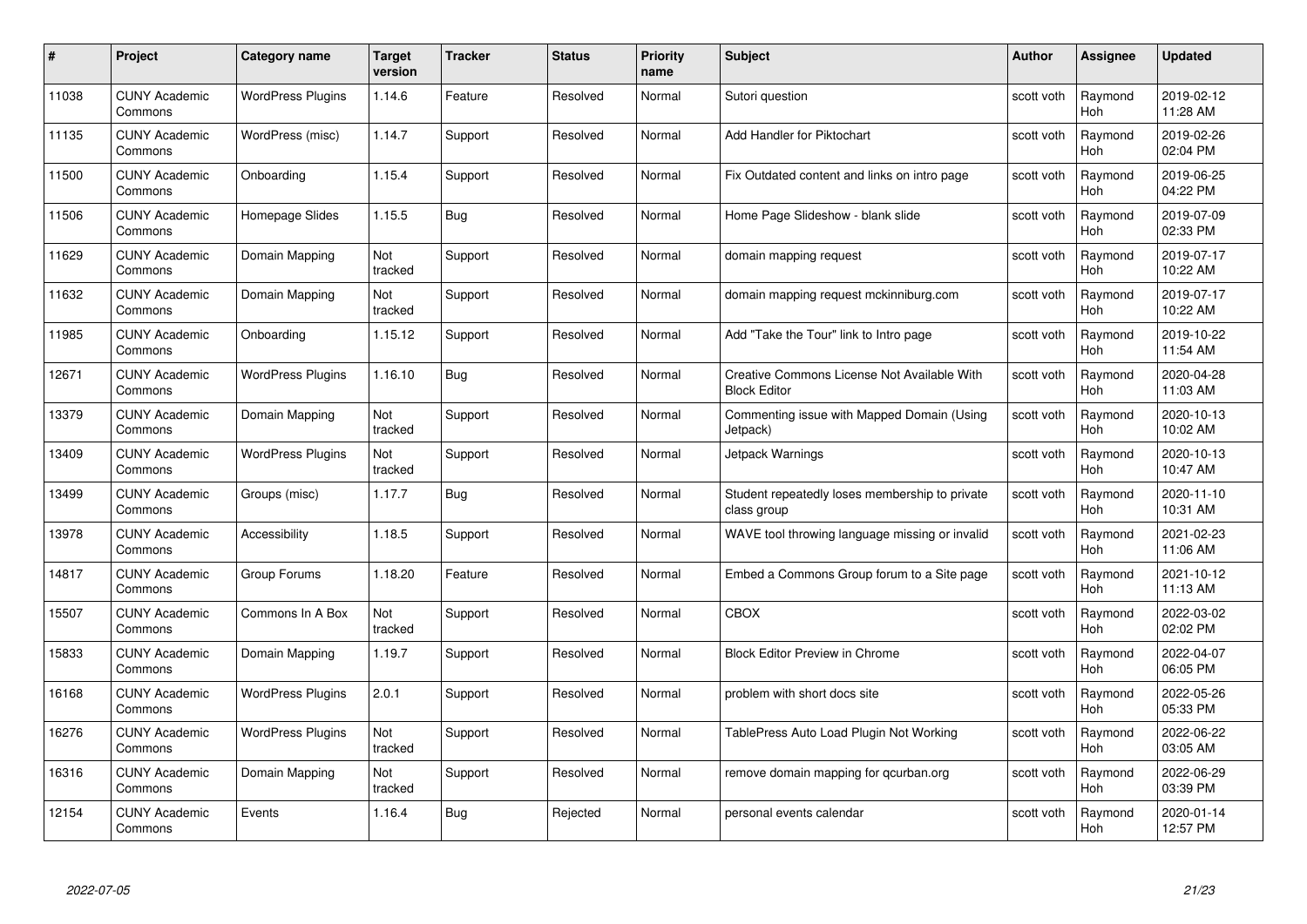| #     | Project                         | <b>Category name</b> | <b>Target</b><br>version | <b>Tracker</b> | <b>Status</b> | <b>Priority</b><br>name | <b>Subject</b>                                                                | <b>Author</b> | Assignee              | <b>Updated</b>         |
|-------|---------------------------------|----------------------|--------------------------|----------------|---------------|-------------------------|-------------------------------------------------------------------------------|---------------|-----------------------|------------------------|
| 12147 | <b>CUNY Academic</b><br>Commons | Events               |                          | Support        | Duplicate     | Normal                  | Changes to the Events Calendar "subscribe"<br>interface                       | scott voth    | Raymond<br><b>Hoh</b> | 2020-11-05<br>06:00 PM |
| 14994 | <b>CUNY Academic</b><br>Commons | cdev.gc.cuny.edu     | Not<br>tracked           | Support        | In Progress   | Normal                  | Clear Cache on CDEV                                                           | scott voth    | Raymond<br><b>Hoh</b> | 2021-12-07<br>03:51 PM |
| 4535  | <b>CUNY Academic</b><br>Commons | My Commons           | Future<br>release        | <b>Bug</b>     | <b>New</b>    | Low                     | My Commons filter issue                                                       | scott voth    | Raymond<br>Hoh        | 2015-09-01<br>11:17 AM |
| 15151 | <b>CUNY Academic</b><br>Commons | Design               | 1.19.7                   | Support        | Resolved      | Normal                  | Commons Main Navigation does not show which<br>tab you are on                 | scott voth    | Sara<br>Cannon        | 2022-04-12<br>11:31 AM |
| 15808 | <b>CUNY Academic</b><br>Commons | Home Page            | 1.19.7                   | <b>Bug</b>     | Resolved      | Normal                  | Home Page "About" Dropdown                                                    | scott voth    | Sara<br>Cannon        | 2022-04-12<br>11:31 AM |
| 3604  | <b>CUNY Academic</b><br>Commons | cuny.is              |                          | Support        | Resolved      | Normal                  | LLJournal CUNY.IS request                                                     | scott voth    | Sarah<br>Morgano      | 2014-10-26<br>05:47 PM |
| 6110  | <b>CUNY Academic</b><br>Commons | cuny.is              |                          | Support        | Resolved      | Normal                  | cuny.is Request                                                               | scott voth    | Sarah<br>Morgano      | 2016-10-03<br>03:03 AM |
| 12247 | <b>CUNY Academic</b><br>Commons | Publicity            | Not<br>tracked           | Support        | New           | Normal                  | Screenshot of First Commons Homepage                                          | scott voth    | scott voth            | 2020-01-14<br>12:08 PM |
| 14394 | <b>CUNY Academic</b><br>Commons |                      | Not<br>tracked           | Feature        | New           | Normal                  | Commons News Site - redesign                                                  | scott voth    | scott voth            | 2021-09-14<br>10:46 AM |
| 573   | <b>CUNY Academic</b><br>Commons | WordPress (misc)     |                          | Support        | Resolved      | Normal                  | Vimeo Plus                                                                    | scott voth    | scott voth            | 2011-02-13<br>12:03 PM |
| 594   | <b>CUNY Academic</b><br>Commons | WordPress (misc)     | Not<br>tracked           | Feature        | Resolved      | Normal                  | Add more meaningful error messages when<br>adding users to blogs doesn't work | scott voth    | scott voth            | 2012-01-02<br>09:51 PM |
| 737   | <b>CUNY Academic</b><br>Commons | WordPress (misc)     |                          | Feature        | Resolved      | Normal                  | Add Explanation of "Sort & Shuffle" to Atahualpa<br>Codex documentation       | scott voth    | scott voth            | 2011-06-05<br>10:39 AM |
| 3478  | <b>CUNY Academic</b><br>Commons | Domain Mapping       | 1.7.2                    | Feature        | Resolved      | Normal                  | Google Analytics and Mapped Domains                                           | scott voth    | scott voth            | 2014-11-02<br>09:43 AM |
| 3603  | <b>CUNY Academic</b><br>Commons | Domain Mapping       | Not<br>tracked           | Support        | Resolved      | Normal                  | Domain Mapping Request - CERG                                                 | scott voth    | scott voth            | 2014-11-19<br>04:28 PM |
| 3931  | <b>CUNY Academic</b><br>Commons | Groups (misc)        | Not<br>tracked           | Support        | Resolved      | Normal                  | "WordPress Help" Avatar                                                       | scott voth    | scott voth            | 2015-03-19<br>09:41 PM |
| 4365  | <b>CUNY Academic</b><br>Commons | Homepage Slides      | Not<br>tracked           | Support        | Resolved      | Normal                  | Lost Access to Create Hero Slides                                             | scott voth    | scott voth            | 2016-03-09<br>06:18 PM |
| 4842  | <b>CUNY Academic</b><br>Commons | Homepage Slides      |                          | Support        | Resolved      | Normal                  | Lost Access to Create Hero Slides                                             | scott voth    | scott voth            | 2015-10-31<br>03:17 PM |
| 5096  | <b>CUNY Academic</b><br>Commons | Domain Mapping       | Not<br>tracked           | Support        | Resolved      | Normal                  | Domain Mapping Request: Lauren Spradlin                                       | scott voth    | scott voth            | 2020-01-21<br>07:30 PM |
| 5311  | <b>CUNY Academic</b><br>Commons |                      | Not<br>tracked           | Support        | Resolved      | Normal                  | <b>CUNY SLA Lab collaboration</b>                                             | scott voth    | scott voth            | 2016-10-11<br>08:48 PM |